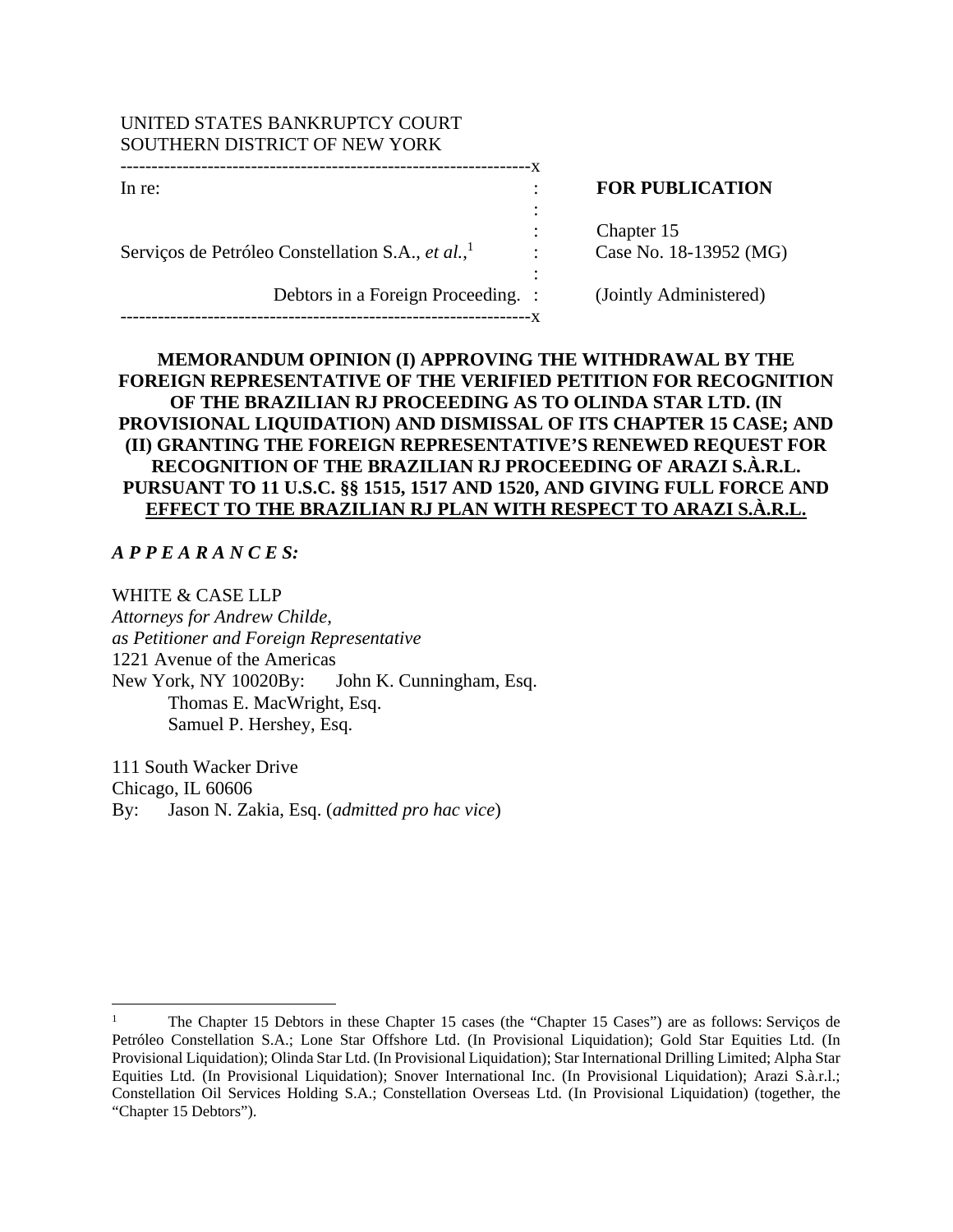## **MARTIN GLENN United States Bankruptcy Judge**

Following earlier decisions of the Brazilian courts and of this Court, most of the Constellation Group of companies successfully reorganized under the RJ Plan approved by the Brazilian courts and recognized and enforced in this Court. The Brazilian RJ Court (the first instance court in which the Constellation reorganization proceeding was pending) had ordered that two members of the Constellation Group—Olinda Star Ltd. ("Olinda") and Arazi S.à.r.l. ("Arazi")—be dropped from the Brazilian RJ Proceeding. Olinda and Arazi had been included as Chapter 15 Debtors in this Court, but this Court concluded that since they were dropped as debtors in the RJ Proceeding, they couldn't be recognized as foreign debtors in the then pending chapter 15 case.

The Brazilian appellate court thereafter reversed in part the decision of the Brazilian RJ Court, concluding that Arazi was properly a party to the Brazilian RJ Proceeding, but that Olinda was not a proper party. In light of that appellate ruling, the Foreign Representative has now filed a motion in this Court to recognize the Brazilian RJ Proceeding of Arazi, and to give full force and effect of the RJ Plan to Arazi. For the reasons explained below, this Opinion concludes that Arazi's Brazilian RJ Proceeding should be recognized in this chapter 15 case as a foreign nonmain proceeding, and the Brazilian RJ Plan should be recognized and enforced with respect to Arazi.

While a further appeal is pending in Brazil as to Olinda, the Foreign Representative concluded that the better course was to commence a "soft touch" winding up proceeding as to Olinda in the BVI, where Olinda is incorporated. Olinda's creditors then unanimously voted to approve a scheme of arrangement for Olinda in the BVI proceeding, on the same terms as the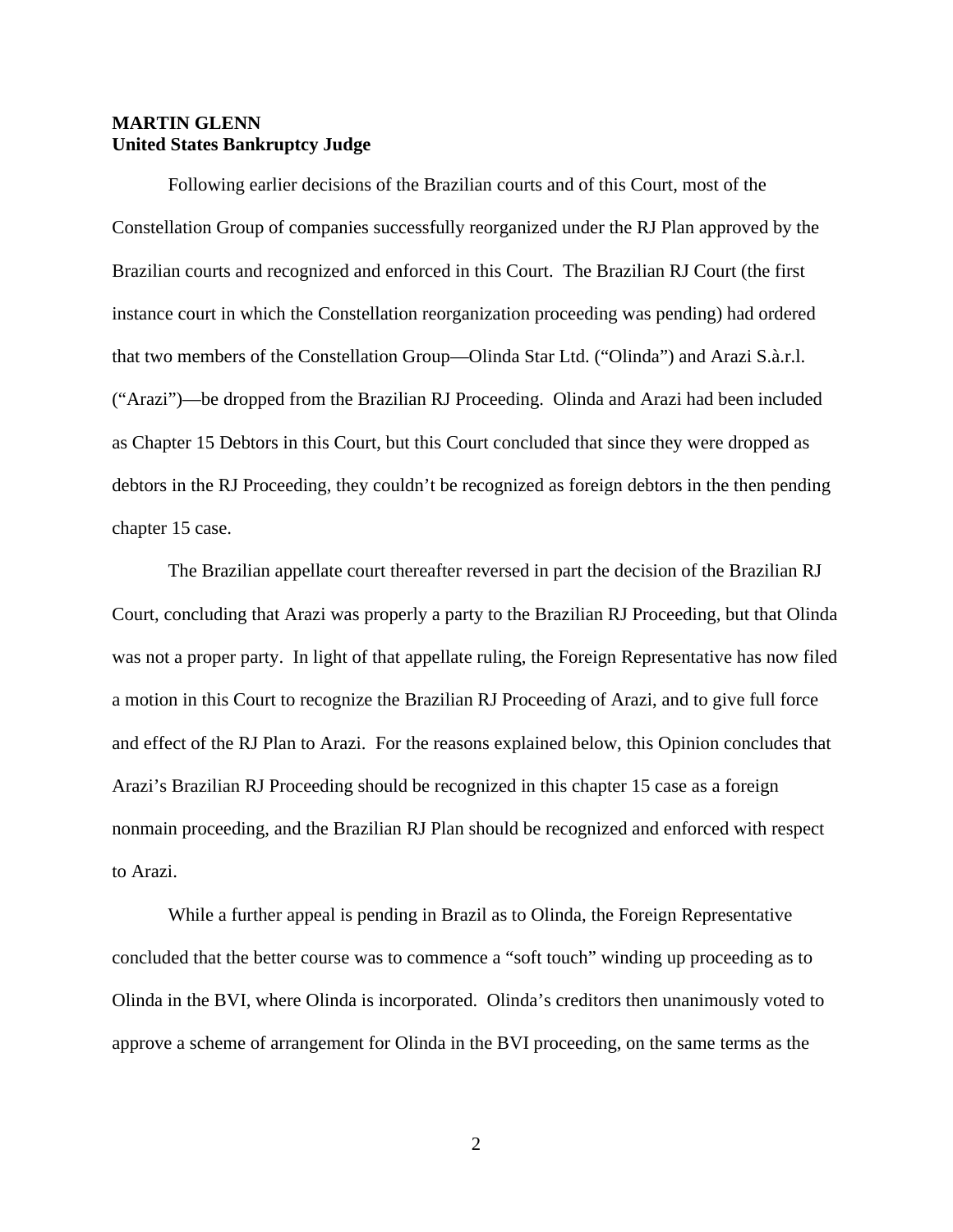Brazilian RJ Plan.<sup>2</sup> The Foreign Representative therefore now asks that Olinda's chapter 15 petition in Case No. 18-13952 (MG) be dismissed. That relief is also granted in this Opinion.

## **I. BACKGROUND3**

Pending before the Court is the motion of Andrew Childe, in his capacity as foreign representative (the "Foreign Representative" or "Petitioner") of the jointly-administered judicial reorganization proceeding (the "Brazilian RJ Proceeding") of Serviços de Petróleo Constellation S.A. and certain of its affiliated debtors (the "Constellation Group") pending in the 1st Business Court of Rio de Janerio (the "Brazilian RJ Court") seeking: (I) the withdrawal of the Verified Petition for Recognition of the Brazilian RJ Proceeding ("Verified Petition," ECF Doc. # 7) with respect to Olinda and the dismissal of Olinda's chapter 15 case (18-13959-mg) (the "Existing Olinda Chapter 15 Case"); and (II) recognition of the Brazilian RJ Proceeding of Arazi as either a foreign main or nonmain proceeding, and recognition of Petitioner as the foreign representative of the of Arazi's Brazilian RJ Proceeding and entry of an order granting full force and effect and comity in the United States to the Brazilian reorganization plan (the "RJ Plan") and the order of the Brazilian RJ Court confirming the RJ Plan (the "Brazilian Confirmation Order") with respect to Arazi. ("Motion," ECF Doc. # 197.)

In support of the Motion, Petitioner submits the declaration of Samuel P. Hershey. ("Hershey Decl.," ECF Doc. # 198.) Petitioner also relies on and incorporates by reference the Verified Petition and several declarations previously submitted to the Court. ("Third Hershey Decl.," ECF Doc. # 42; "Fourth Hershey Decl.," ECF Doc. # 43; "Proposed Findings of Fact,"

<sup>2</sup> Olinda's BVI foreign representative has now filed a new chapter 15 case for Olinda in this Court (Case No. 20-10712 (MG)), asking this Court to recognize the BVI proceeding and to recognize and enforce the scheme of arrangement. The requested relief will be granted is a separate opinion. 3

The Background section includes the Court's findings of fact pursuant to FED. R. BANKR. P. 7052, which incorporates FED. R. CIV. P. 52.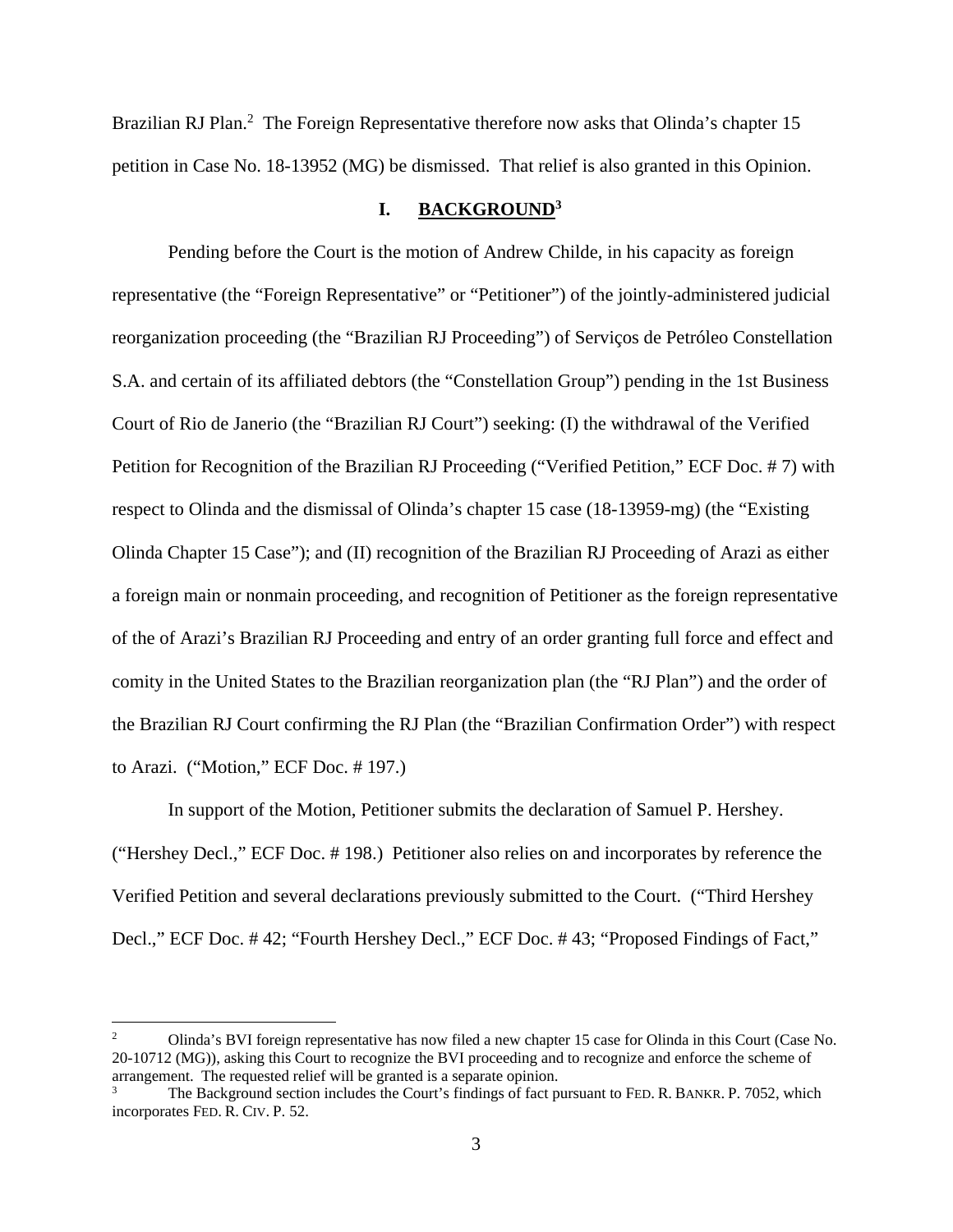ECF Doc. # 57-1; "Second Picot Decl.," ECF Doc. # 135.) The Motion is also supported by the Foreign Representative's Verified Petition for Recognition of the Olinda BVI Proceeding. ("Olinda Petition for Recognition," Case No. 20-10712 (MG), ECF Doc. # 2.)

On May 9, 2019, the Court issued an opinion granting recognition of the Brazilian RJ Proceeding to all the Constellation, Chapter 15 Debtors (the "Recognized Debtors") except for Olinda and Arazi. *In re Serviços de Petróleo Constellation S.A.*, 600 B.R. 237 (Bankr. S.D.N.Y. 2019) (hereinafter "*SPC Opinion*"). The Court granted recognition as a foreign nonmain proceeding to Constellation Oil Services Holding S.A. ("Parent/Constellation") and granted recognition as a foreign main proceeding for remaining Chapter 15 Debtors.<sup>4</sup> SPC Opinion at 246. Recognition was not granted to Olinda or Arazi because, at that time, Olinda and Arazi had been removed from the Brazilian RJ Proceeding by the Brazilian Court of Appeals in a decision issued March 26, 2019. *SPC Opinion* at 253. On June 4, 2019, the Brazilian Court of Appeals issued an amended decision determining that Arazi should remain an RJ Debtor in the Brazilian RJ Proceeding, and only Olinda should be excluded (the "Clarification Decision"). (Motion  $\P$  1 (citing Hershey Decl., Ex. B; ECF Doc. # 99-1).) Olinda has appealed the Clarification Decision, but Petitioner represents that such appeal could take years to be decided. (*Id.* (citing Second Picot Decl. ¶ 69).)

The Court assumes familiarity with the facts in this case and refers to the *SPC Opinion* recounting the circumstances leading to the Constellation Group's restructuring in Brazil and the

<sup>4</sup> In the *SPC Opinion*, the Court determined that each of the Recognized Debtors had the following COMI: Serviços de Petróleo Constellation S.A. (**Brazil**); Lone Star Offshore Ltd. (In Provisional Liquidation) (**Brazil**); Gold Star Equities Ltd. (In Provisional Liquidation) (**Brazil**); Star International Drilling Limited (**Brazil**); Alpha Star Equities Ltd. (In Provisional Liquidation) (**Brazil**); Snover International Inc. (In Provisional Liquidation) (**Brazil**); Parent/Constellation (**Luxembourg**); and Constellation Overseas Ltd. (In Provisional Liquidation) (**Brazil**). *See SPC Opinion* at 246.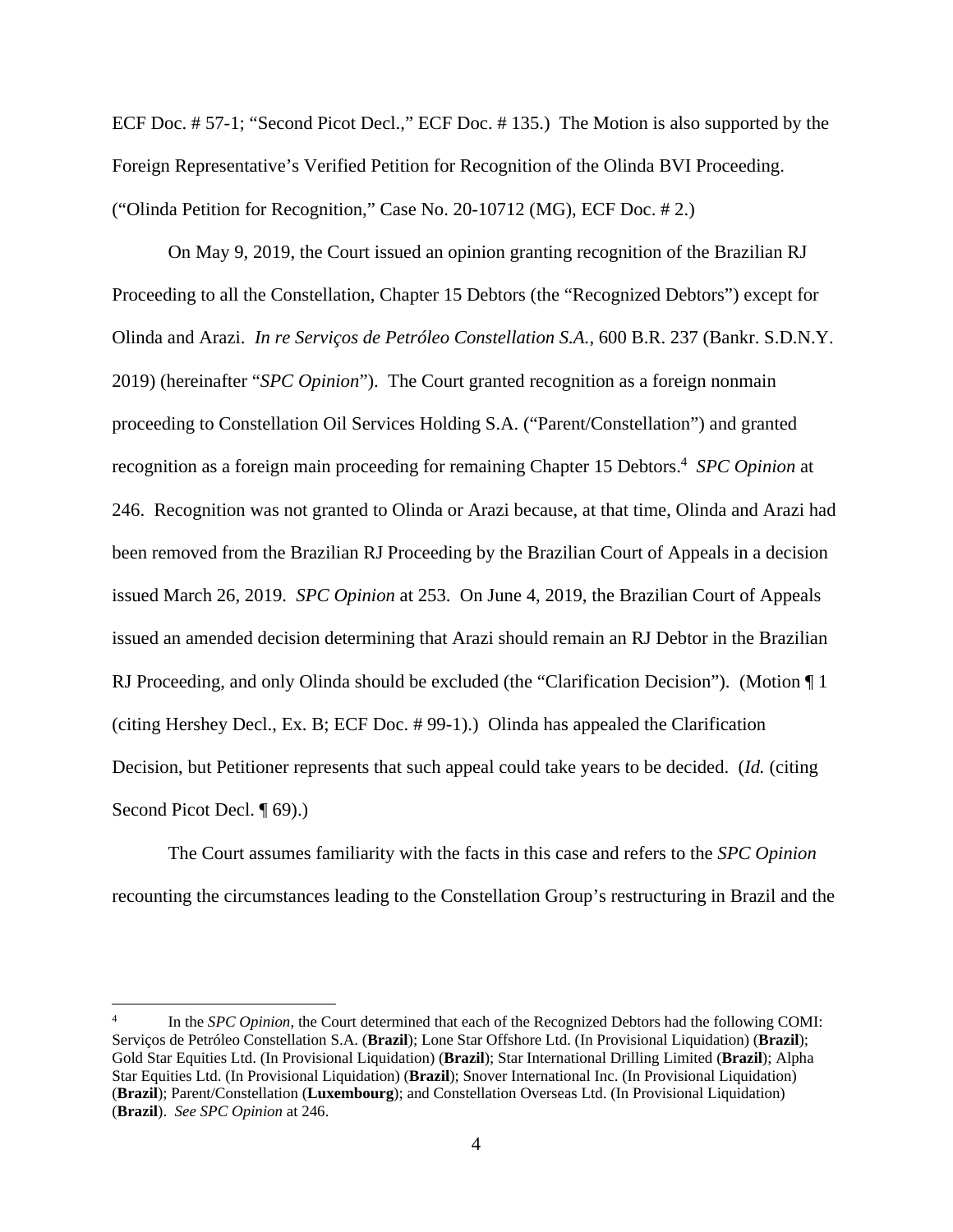Foreign Representative's initial request for recognition of the Brazilian RJ Proceeding as to Olinda and Arazi. *See generally SPC Opinion* at 246–53.

#### **A. Olinda**

Petitioner represents that the Clarification Decision and delay in the pending appeal in Brazil have caused Olinda's reorganization to change course—Olinda and its joint provisional liquidators have determined to pursue the parallel Olinda BVI Proceeding. (Motion ¶ 2.) Accordingly, Petitioner seeks the dismissal of the Existing Olinda Chapter 15 Case and the termination of the associated provisional relief granted in connection therewith in favor of the Olinda Petition for Recognition of the BVI Proceeding and enforcement of the BVI-law scheme of arrangement governing its restructuring (the "Olinda BVI Scheme"). (*Id.*)

On August 5, 2019, Olinda, its joint provisional liquidators, certain consenting 2024 Noteholders,<sup>5</sup> and certain creditor parties to the Constellation Group's Plan Support Agreement entered into a term sheet (the "Olinda Term Sheet") governing the parallel restructuring of Olinda's guarantee obligations in the BVI through the Olinda BVI Proceeding before the BVI Court. (*Id.* ¶ 5 (citing Hershey Decl., Ex. C).) On December 13, 2019, Olinda, pursuant to the authority of its joint provisional liquidators, resolved to propose the Olinda BVI Scheme to scheme creditors. (*Id.* (citing Hershey Decl., Ex. D).) On February 6, 2020, a meeting of Olinda's scheme creditors was held and the BVI Scheme was approved by 100% of creditors present and voting. (*Id.* (citing Hershey Decl., Ex. E).)

Petitioner represents that the Olinda BVI Scheme has already been unanimously approved by scheme creditors present and voting, as required by BVI law, and sanctioned by the Eastern Caribbean Supreme Court in the High Court of Justice of the Virgin Islands, Commercial

<sup>5</sup> All capitalized terms used but not defined herein have the same meanings as ascribed to them in the *SPC Opinion*.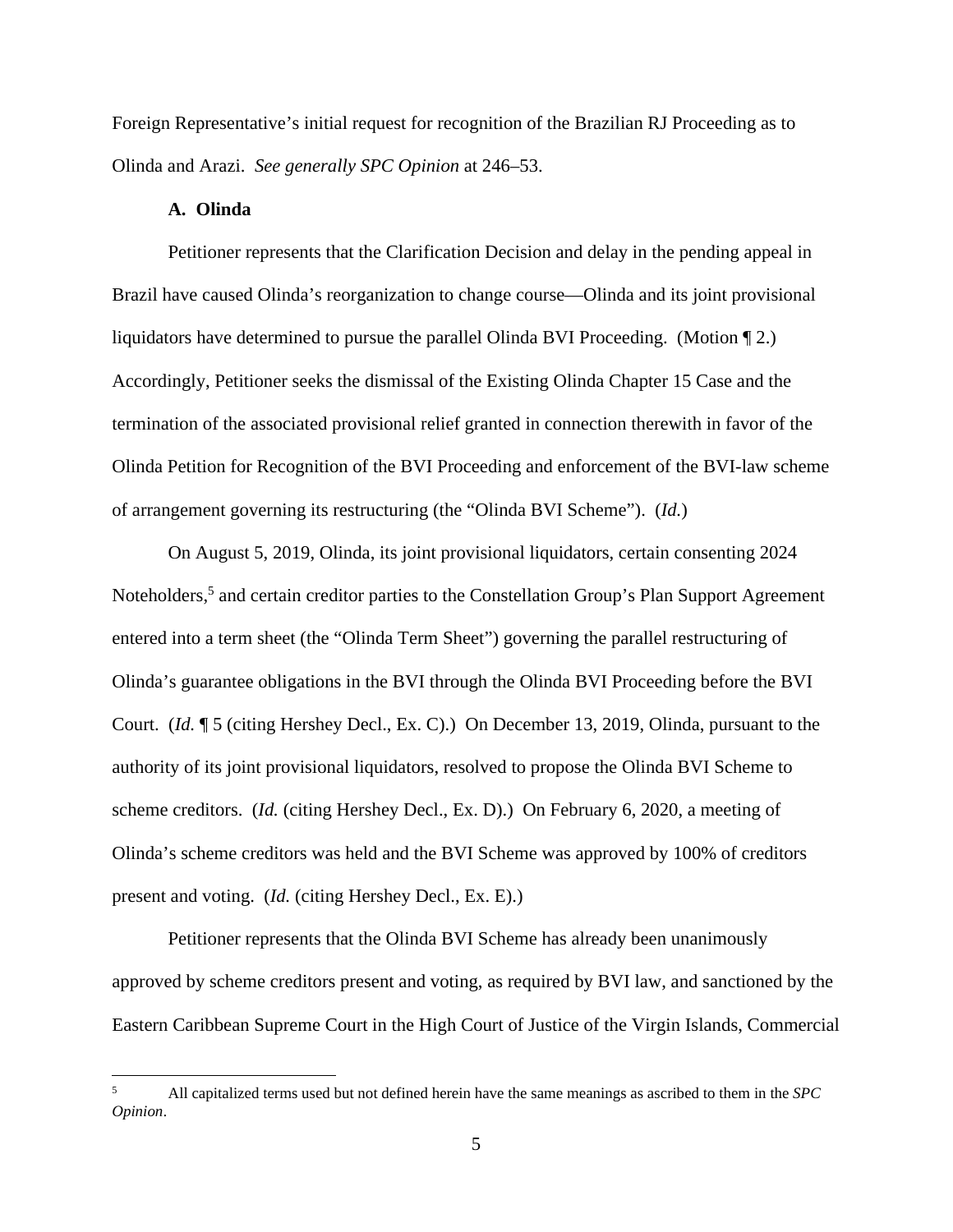Division (the "BVI Court"). (*Id.*) Petitioner requests that, should the Court recognize Olinda's BVI Proceeding as a foreign main or nonmain proceeding pursuant to the Olinda Petition for Recognition, the Court terminate the existing provisional relief that was granted to Olinda at the outset of the Existing Olinda Chapter 15 Proceeding. (*Id.* ¶ 7 (citing "Provisional Relief Order," ECF Doc. # 29).)

#### **B. Arazi**

On December 5, 2019, the Court granted full force and effect to the RJ Plan only with respect to the Recognized Debtors and ordered that Petitioner may subsequently request the same relief for Arazi by filing a motion seeking recognition of Arazi's Brazilian RJ Proceeding. (*Id.* ¶ 3 (citing "FFE Order," ECF Doc. # 192 ¶ F).) On December 18, 2019, the Recognized Debtors closed the transactions contemplated by the RJ Plan (the "Restructuring Transactions"). (*Id.* (citing ECF Doc. # 194).) The Restructuring Transactions included entry into amended and restated credit agreements in respect of the Constellation Group's project financing and working capital facilities, as well as issuance of new secured and unsecured notes pursuant to new indentures. (*Id.* at n.5.) Petitioner represents that all that remains for the Constellation Group's reorganization process is to restructure certain guarantees issued by Arazi and Olinda in respect of the existing notes. (*Id.*) Accordingly, Petitioner seeks recognition of the Brazilian RJ Proceeding and the enforcement of the RJ Plan in the United States with respect to Arazi. (Motion at 7.)

#### **C. Facts Applicable to the COMI Analysis with Respect to Arazi**

Arazi functions as a special-purpose holding and financing company for the Constellation Group. (Verified Petition ¶ 4.) 100% of Arazi's equity is directly owned by Parent/Constellation. (*Id.* ¶ 37.) Arazi holds a minority equity stake—ranging from 5 to 20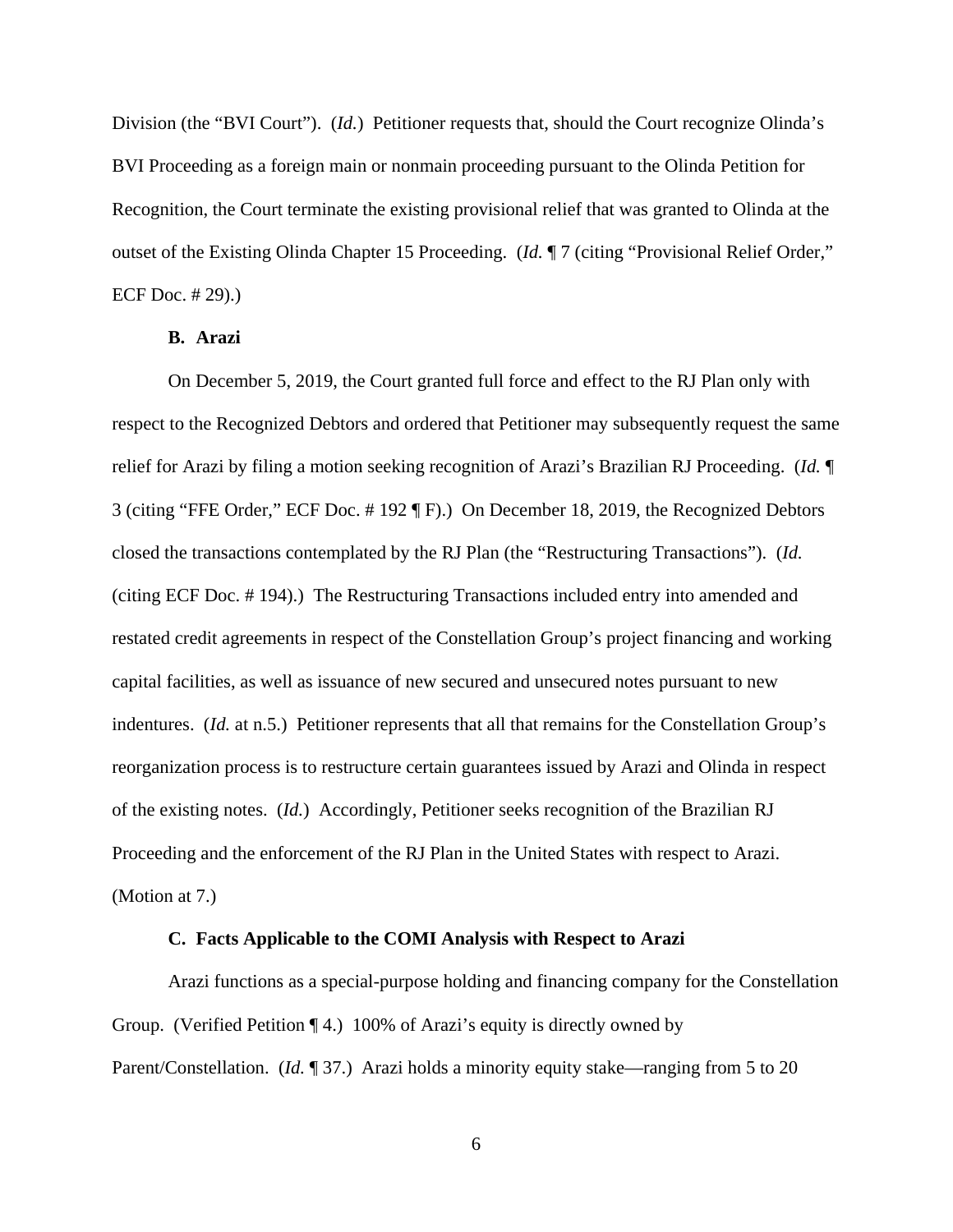percent—in five (5) joint ventures and associated entities that own floating production, storage, and offloading vessels (the "JV FPSO Units"). (*Id.* ¶ 18 n.15.) The JV FPSO Units appear to be operated by five (5) separate, corresponding joint ventures and associated entities—the Verified Petition represents that, through RJ Debtor Lancaster, Parent/Constellation holds a minority equity stake in each of the entities that serve as operator for the applicable JV FPSO Unit. (*Id.*) Specifically, the Verified Petition describes the JV FPSO Unit investment structure as follows:

> Each JV FPSO Unit investment project follows a similar structure under which the Company, directly or indirectly, generally owns equity interests in (i) the joint venture or associated entity that owns the applicable JV FPSO Unit through Arazi, and (ii) the joint venture or associated entity that serves as the operator for the applicable JV FPSO Unit through RJ Debtor Lancaster.

(*Id*.)

### *1. Location of Arazi's Headquarters*

Arazi is incorporated under the laws of Luxembourg, where it conducts activities, is a tax resident, and has its registered office. (Motion ¶ 17 (citing Verified Petition ¶ 72); *see also* Proposed Findings of Fact ¶ 91.)

#### *2. Location of Arazi's Management*

Arazi has no officers. ("2019 Offering Memorandum," ECF Doc. # 42-1 at 118 ("There are no statutory officers under Luxembourg law . . . .").) As of the Petition Date, Arazi utilized and benefited from the operational coordination activities of the Constellation Group's Brazilian Offices, as well as utilizing employee services from Chapter 15 Debtor Serviços de Petróleo Constellation S.A. ("Petróleo Constellation"). (Motion ¶ 18 (citing Verified Petition ¶ 72).) Arazi's indirect assets—the JV FPSO Units—were operationally managed by the Constellation Group's management teams in Brazil. (*Id.* (citing Verified Petition ¶ 72).)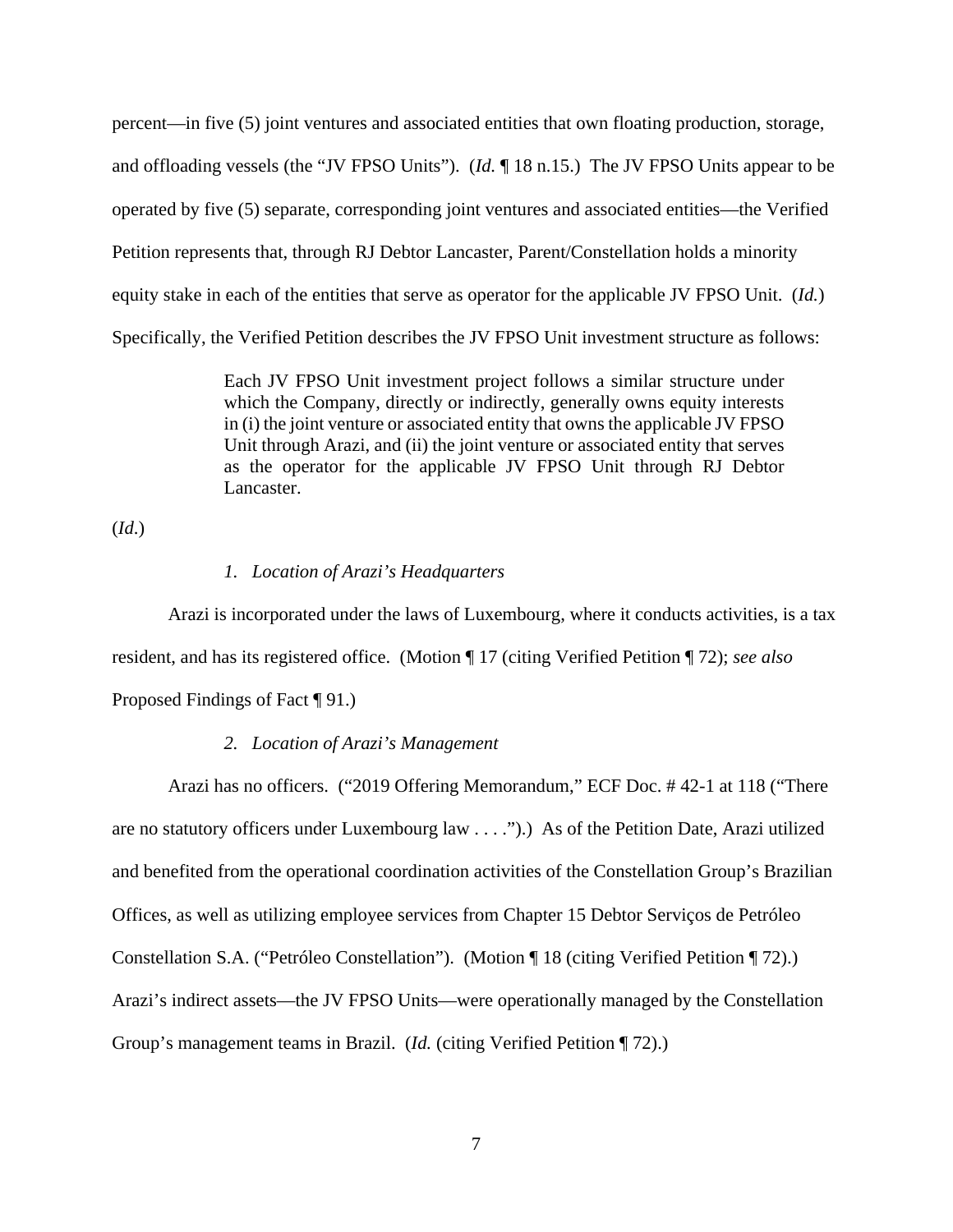Arazi has two directors—Mr. Paul de Quant and Mr. Sebastien Francois—both of whom reside in Luxembourg. (*Id.* (citing Proposed Findings of Fact ¶ 91).) Messrs. de Quant and Francois also serve on the Board of Directors for Parent/Constellation, an entity also incorporated under Luxembourg law. (ECF Doc. # 46 ¶¶ 1, 3); *see SPC Opinion* at 258. Companies incorporated under Luxembourg law are required to hold their board of directors' meetings and shareholders meetings in Luxembourg. *See SPC Opinion* at 258. Petitioner does not provide any detail regarding the duties required to be performed by Arazi's board of directors, however, the Original Exchange Offer Memorandum states, "[i]n accordance with Luxembourg law, [Parent/Constellation's] Board of Directors is the sole responsible body for managing [Parent/Constellation and its consolidated subsidiaries'] affairs and ensuring that [Parent/Constellation and its consolidated subsidiaries'] operations are organized in a satisfactory manner." *Id.* (citing "Original Exchange Offer Memorandum," ECF Doc. # 43-1 at 131). Because Arazi is also subject to the laws of Luxembourg, the Court finds that Arazi's board of directors must have similar responsibilities with respect to the JV FPSO Units in which Arazi invests. Accordingly, the Court finds that Arazi's management is located in Luxembourg, where the board of directors conducts business.

#### *3. Location of Arazi's Assets*

As an investment vehicle, Arazi does not have any assets other than its equity interests in joint ventures and associated entities that own and operate the JV FPSO Units. (Motion ¶ 16 (citing Verified Petition ¶ 72).) The 2019 Offering Memorandum explains that "Arazi holds [Parent/Constellation's] equity interests in FPSOs." (2019 Offering Memorandum at 22.) Otherwise, Arazi has no independent operations or assets. Arazi's key indirect assets are the JV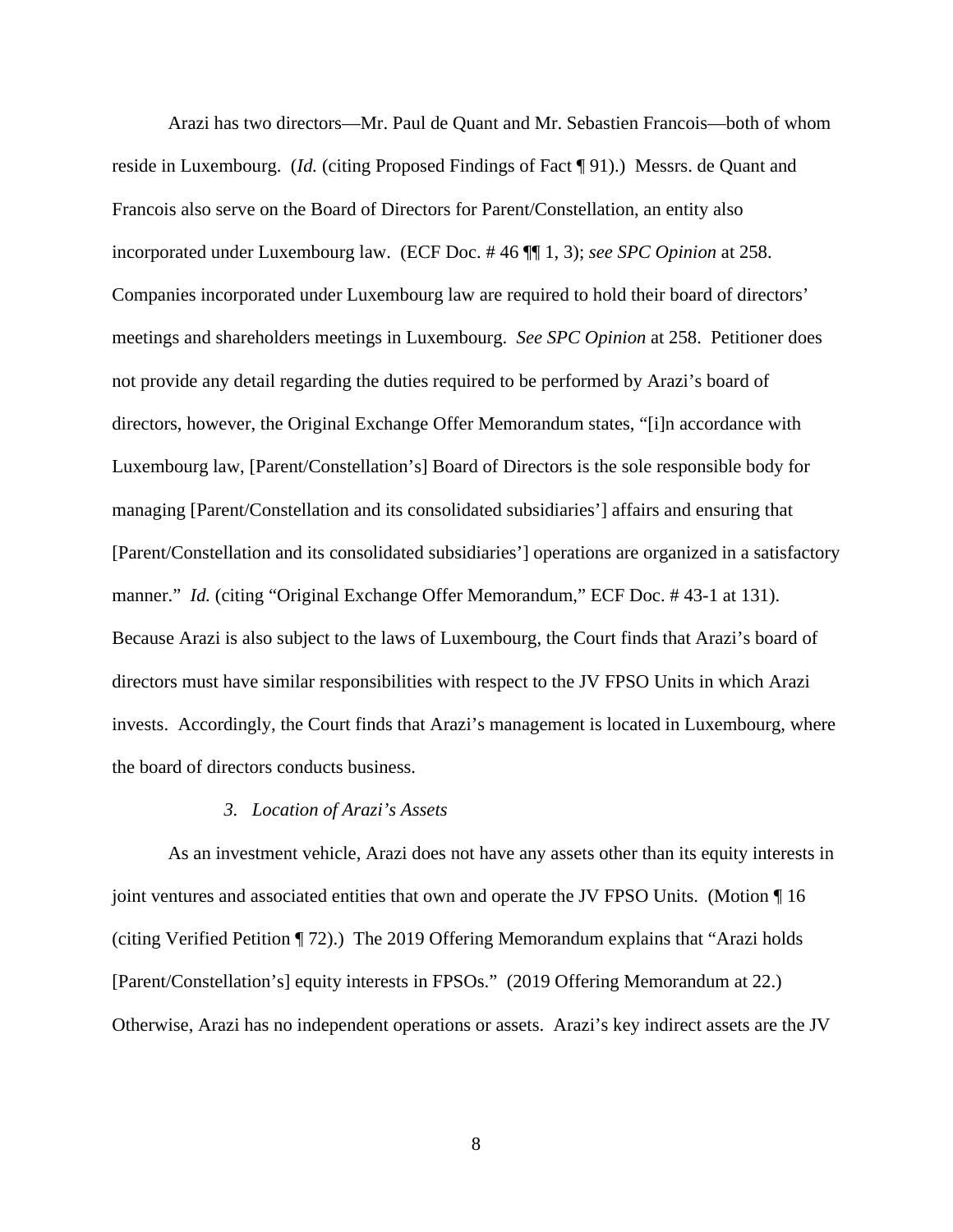FPSO Units, which were all located in Brazilian waters as of the Petition Date. (Motion ¶ 16.) Accordingly, The Court finds that Arazi's assets are primarily located in Brazil.

#### *4. Location of Arazi's Creditors*

Arazi is a limited guarantor of the 2024 Notes. (*Id.* ¶ 20 (citing Proposed Findings of Fact ¶ 95).) The indenture trustees of the 2024 Notes are located in New York and there is no evidence in the record regarding the location of the beneficial holders of the 2019 Notes and 2024 Notes. (*Id.*)

## *5. Reasonable Expectations of Third Parties Regarding the Location of Insolvency Proceedings Involving Arazi*

Arazi is a limited guarantor of the Existing 2024 Notes and Arazi's key creditor constituency is the holders of those notes. (*Id.* ¶ 22 (citing Proposed Findings of Fact ¶¶ 95– 96).) The Supplemental Exchange Offer Memorandum cautions Arazi's investors that Arazi is incorporated under the laws of Luxembourg, "and as such, any insolvency proceedings applicable to them are in principle governed by Luxembourg law." (*Id.* ¶ 22 (citing "Supplemental Exchange Offer Memorandum," ECF Doc. # 42-4 at 21).) Further, the Supplemental Exchange Offer Memorandum explains that the section titled "Certain Luxembourg Insolvency Law Considerations" in the 2019 Offering Memorandum should be read as applicable to "both the Company and Arazi." (Supplemental Exchange Offer Memorandum at 22.)

However, the Supplemental Exchange Offer Memorandum also explains to investors that restructuring proceedings could be commenced in Brazil due to the Group's significant ties there. (*Id.*) Disclosures relating to the Existing 2024 Notes describe that the JV FPSO Units are chartered in Brazilian waters, to Brazilian customers, and provides that the Units are subject to the oversight of the Brazilian regulatory authorities. (*Id.* at 23.) Petitioner argues that the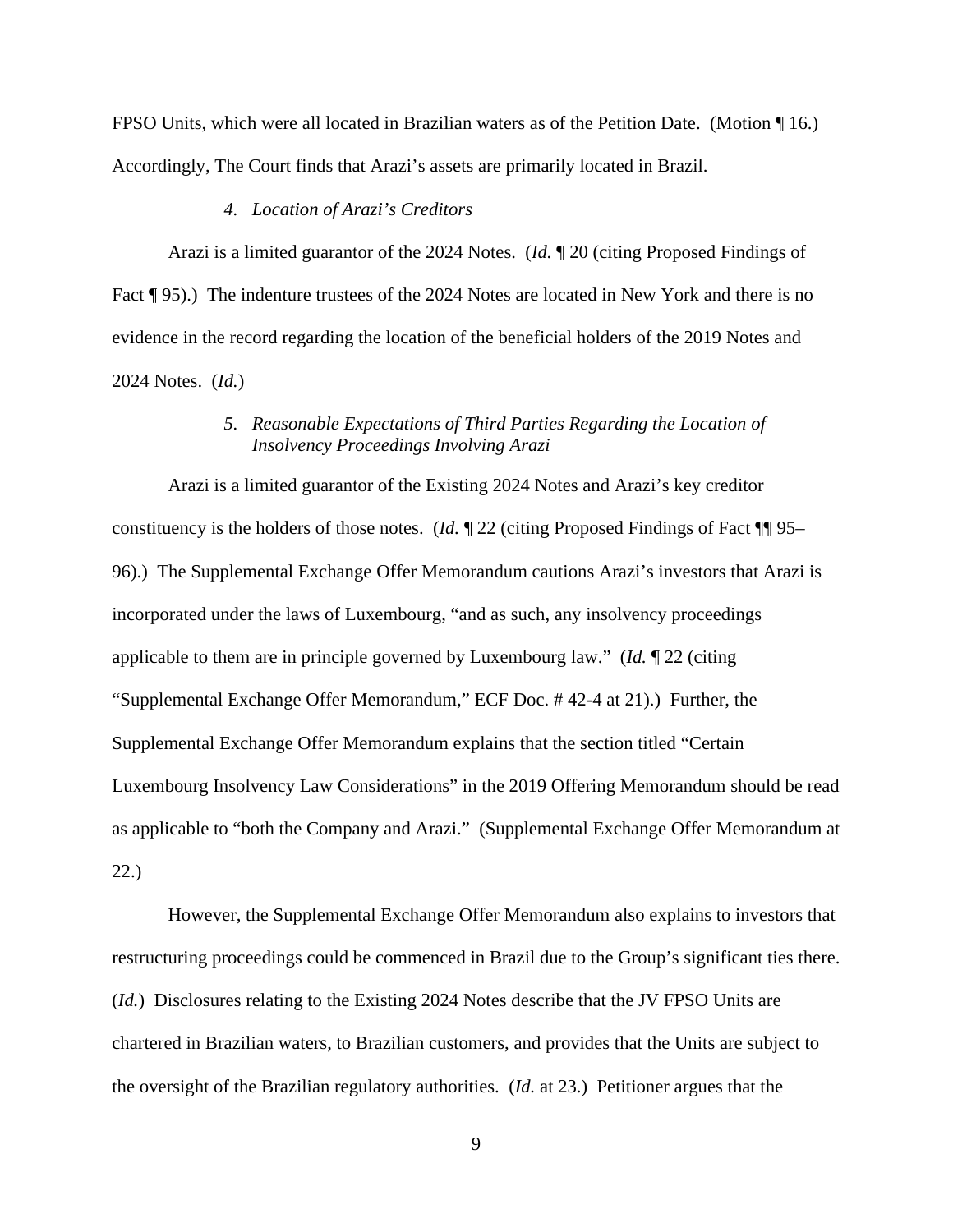Brazilian-centric nature of the JV FSOP Units and the fact that none of Arazi's creditors have objected to recognition supports a finding that third parties could reasonably expect an Arazi insolvency proceeding to be located in Brazil instead of Luxembourg.

#### *6. Jurisdiction Whose Law Would Apply to Most Disputes*

Arazi is subject to Luxembourg laws, regulations, and jurisdiction with respect to potential corporate and tax disputes. (*Id.* ¶ 21 (citing Verified Petition ¶ 72; Proposed Findings of Fact ¶ 159).) Arazi's indirect assets—the JV FPSO Units—are located in Brazil and are subject to Brazilian regulatory regimes (including contract law, maritime law, employee law, environmental law, and Brazilian regulatory approvals for the operation of drilling rigs). (*Id.* (citing Verified Petition ¶ 69).)

#### **II. DISCUSSION**

## **A. Cause Exists to Grant the Withdrawal and Dismissal of the Existing Olinda Chapter 15 Case**

This Court has previously permitted withdrawal of a verified petition where a U.K. scheme of arrangement had not proceeded, and the debtors instead pursued alternative restructuring proceedings. *In re Thomas Cook Grp. plc*, No. 19-12984 (MG) (Bankr. S.D.N.Y. Oct. 23, 2019) (ECF Doc. # 18). In the *Thomas Cook* chapter 15 proceeding, the Court permitted withdrawal of the verified petition and ordered the dismissal of the chapter 15 case where debtors' scheme of arrangement proceedings in the U.K. had not proceeded and the debtors instead applied to a separate U.K. court for a winding up order which was granted prior to the motion for withdrawal and dismissal. (*Thomas Cook*, ECF Doc. # 16-1 at 2.) Chapter 15 debtors have also been permitted to withdraw their verified chapter 15 petitions where the underlying foreign proceeding had been withdrawn. *See In re China Fishery Grp. Ltd.*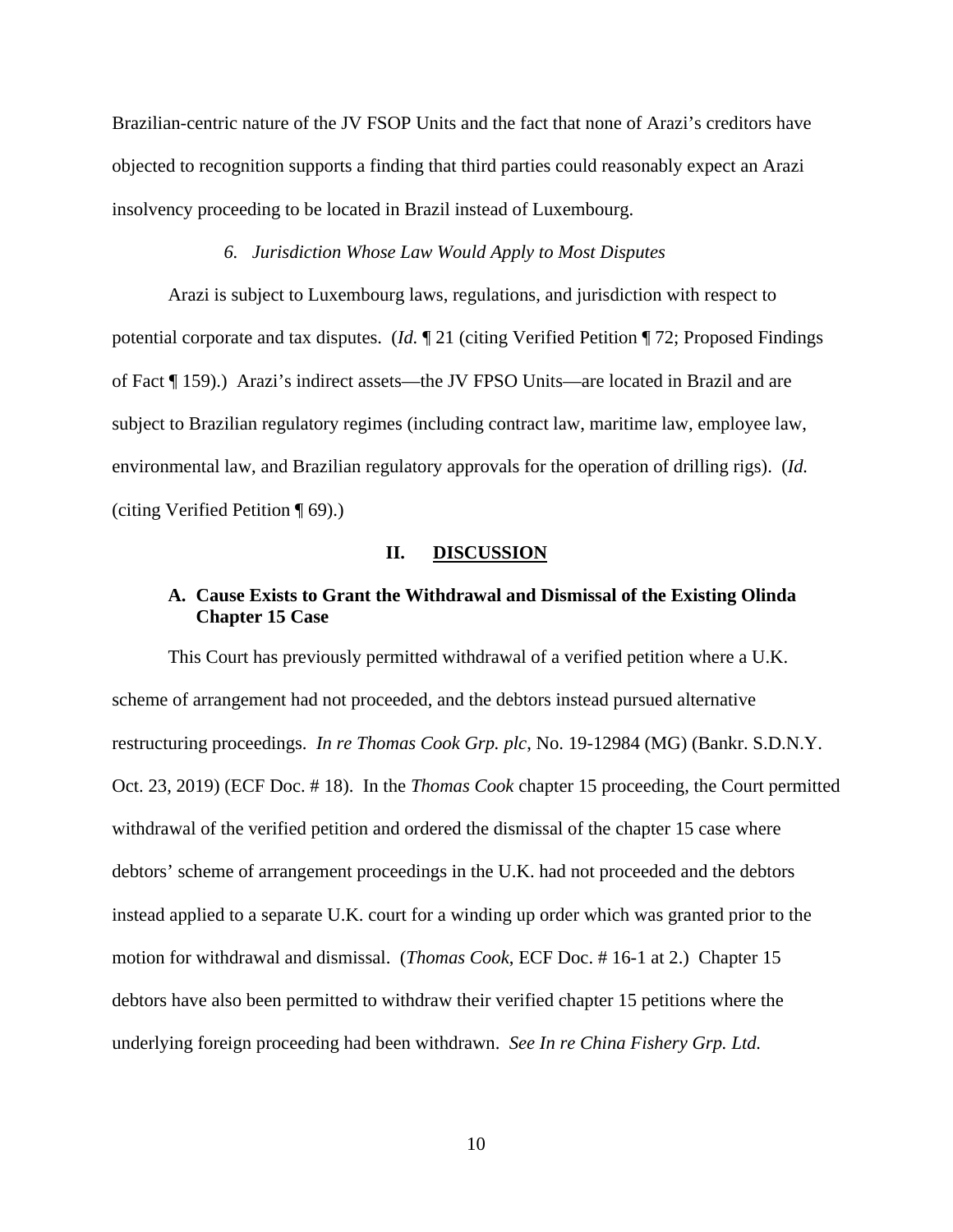(*Cayman*), No. 16-11895 (JLG), 2017 Bankr. LEXIS 2017, at \*8 n.7 (Bankr. S.D.N.Y. July 19, 2017).

Here, cause exists to grant the withdrawal of Olinda's existing chapter 15 Verified Petition (the "Existing Chapter 15 Verified Petition"), order the dismissal of the Existing Olinda Chapter 15 Case, and terminate provisional relief granted to Olinda. Olinda has proceeded to restructure its guarantee obligations through the Olinda BVI Proceeding and the Olinda BVI Scheme because it was removed from the Brazilian RJ Proceeding, for which recognition was originally sought. (Motion ¶ 4.) The BVI-Court appointed foreign representative for the Olinda BVI Proceeding seeks recognition of that proceeding and enforcement of that scheme. (*Id.*) The posture and circumstance of the Olinda proceeding in the Brazilian RJ Court and the Existing Chapter 15 Verified Petition is similar to that in *Thomas Cook*. Specifically, Petitioner wishes to dismiss this case and terminate the associated provisional relief that was granted in favor of a new case seeking such relief in connection with the Olinda BVI Proceeding—*i.e.*, pursuant to the Olinda BVI Verified Petition. Accordingly, the Court approves Petitioner's request to withdraw the Existing Chapter 15 Verified Petition and grants dismissal of the Existing Olinda Chapter 15 Case.

Further, it appears that the continued operation of the stay granted pursuant to the Provisional Relief Order in connection with the Existing Chapter 15 Verified Petition will no longer be necessary to protect Olinda from adverse creditor action within the United States because, pursuant to a separate memorandum and opinion entered contemporaneously herewith, the Court grants the Olinda Petition for Recognition of the BVI Proceeding. Accordingly, the Court grants Petitioner's request to terminate the Provisional Relief Order.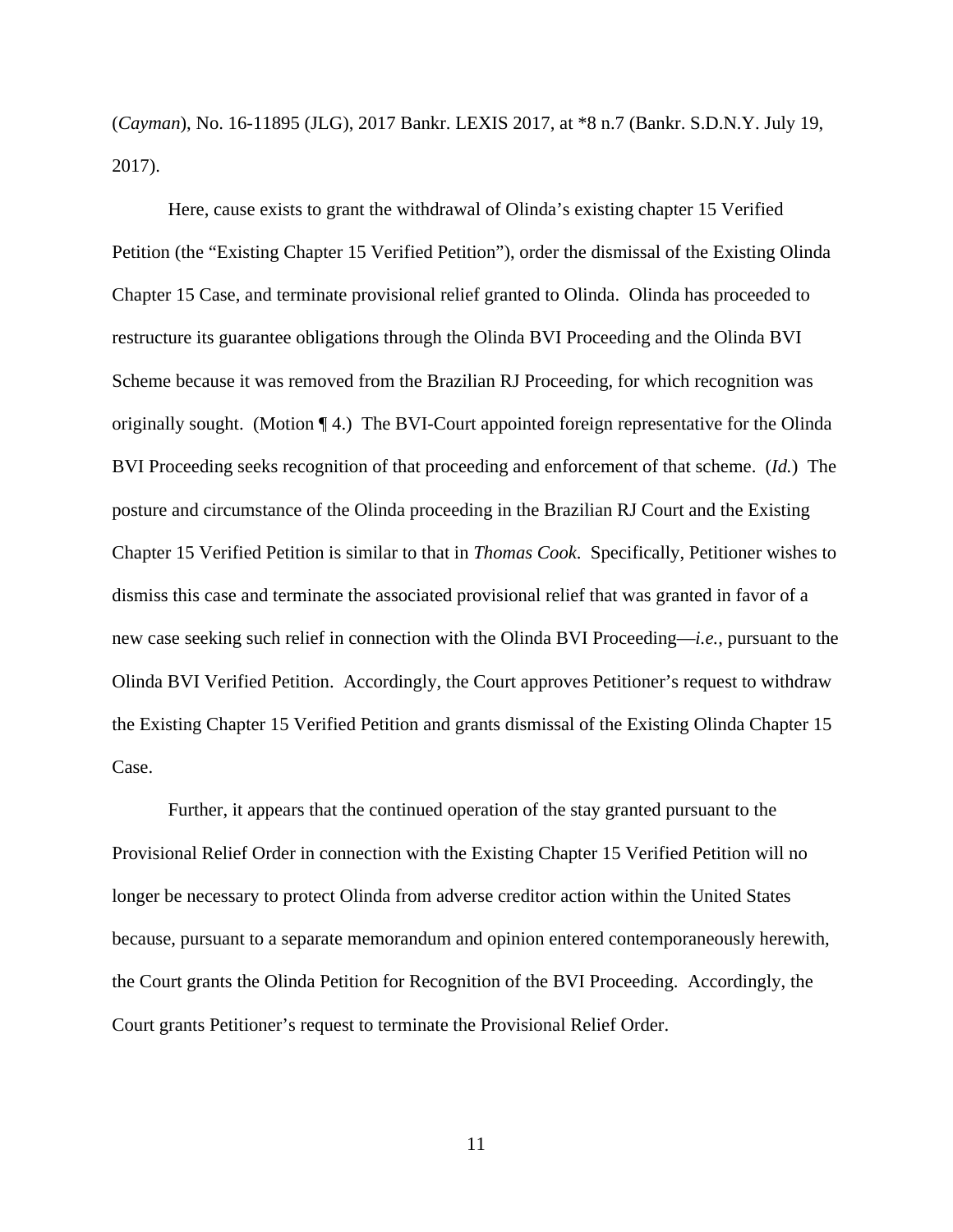#### **B. Arazi Satisfies Section 109(a) and Venue is Proper in this District**

Foreign debtors seeking relief under chapter 15 must satisfy the debtor eligibility requirements set forth in section 109(a) of the Bankruptcy Code. *See In re Ocean Rig UDW Inc*., 570 B.R. at 698 (citing *Drawbridge Special Opportunities Fund LP v. Barnet* (*In re Barnet*), 737 F.3d 238, 247–51 (2d Cir. 2013)). Section 109(a) provides that "only a person that resides or has a domicile, a place of business or property in the United States, or a municipality, may be a debtor" under the Bankruptcy Code. 11 U.S.C. § 109(a).

In the *SPC Opinion*, this Court found that each of the Chapter 15 Debtors, including Arazi, had property in the United States. *See SPC Opinion* at 269 (finding that "[a]ll of the principal documents setting forth Parent/Constellation's prepetition debt obligations are governed by New York law and generally contemplate New York as a venue for disputes. [And] each of the Chapter 15 Debtors owns \$1,000 cash in U.S. bank accounts principally located in Manhattan, New York."). The Court held that, together, such property constitutes the principal U.S. assets of each of the Chapter 15 Debtors, including Arazi, in satisfaction of section 109(a). *See id.* Additionally, because of the location of these accounts, the Court held that venue was proper pursuant to section 1410(1) of title 28 of the United States Code. *See id.* These facts have not changed. Accordingly, the Court finds that venue is proper in this district.

# **C. Arazi Satisfies the Recognition Requirements Contained in Sections 1517(a)(2) & 1517(a)(3)**

Section 1517(a) provides the remaining requirements for the recognition of a foreign proceeding under chapter 15. *In re Ocean Rig UDW Inc.*, 570 B.R. at 698. Subject to the public policy exception contained in section 1506, a foreign proceeding must be recognized if the following requirements are met: (1) such foreign proceeding for which recognition is sought is a foreign main proceeding or foreign nonmain proceeding within the meaning of section 1502; (2)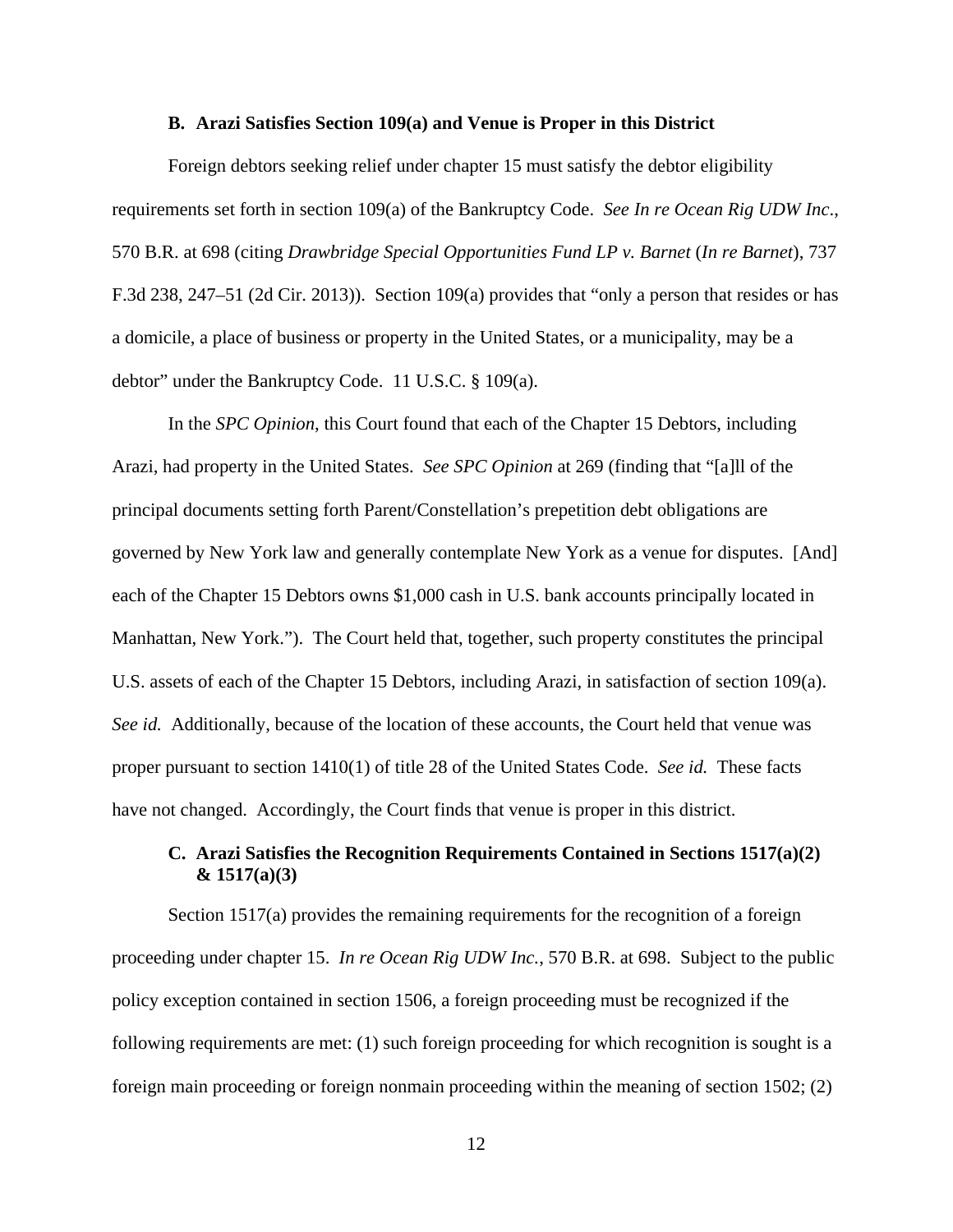the foreign representative applying for recognition is a person or body; and (3) the petition meets the requirements of section 1515. 11 U.S.C. § 1517(a); *see also In re Ocean Rig UDW Inc.*, 570 B.R. at 698–99.

Therefore, recognition of the foreign proceeding is statutorily mandated if the three requirements of section 1517(a) are met and no exception applies*. See In re Millard*, 501 B.R. 644, 651 (Bankr. S.D.N.Y. 2013). The first of section 1517(a)'s three factors requires the Court to determine that a foreign proceeding is either a main or nonmain proceeding before it can be recognized. 11 U.S.C. § 1517(a). That determination is the more complex issue which will be further discussed below. The other two requirements of section 1517 are more straightforward on these facts, and the Court previously determined that both are met with respect to the Chapter 15 Debtors, including Arazi. *SPC Opinion* at 269–70. The underlying facts have not changed. Accordingly, the Court finds that the Petitioner satisfies the requirements of section  $1517(a)(2)$ and (a)(3) because the Petitioner is a person or body and the Verified Petition meets the requirements of section 1515.

## **D. Recognition of a Foreign Proceeding as Main or Nonmain Under Section 1517(a)(1)**

 In order to grant recognition, the Court must find that the Brazilian RJ Proceeding constitutes either a main or nonmain proceeding with respect to Arazi. *See, e.g.*, *In re Bear Stearns High-Grade Structured Credit Strategies Master Fund, Ltd.*, 374 B.R. 122, 126–27 (Bankr. S.D.N.Y. 2007) [hereinafter *Bear Stearns I*] ("[T]he recognition must be coded as either main or nonmain."), *aff'd*, 389 B.R. 325 (S.D.N.Y. 2008) (hereinafter *Bear Stearns II*). When a debtor seeks recognition of a foreign proceeding, the Court may (i) recognize the proceeding as a *foreign main proceeding*, (ii) recognize the proceeding as a *foreign nonmain proceeding*, or (iii) refuse recognition. *See id.* at 126–33 (refusing to recognize foreign proceedings as main or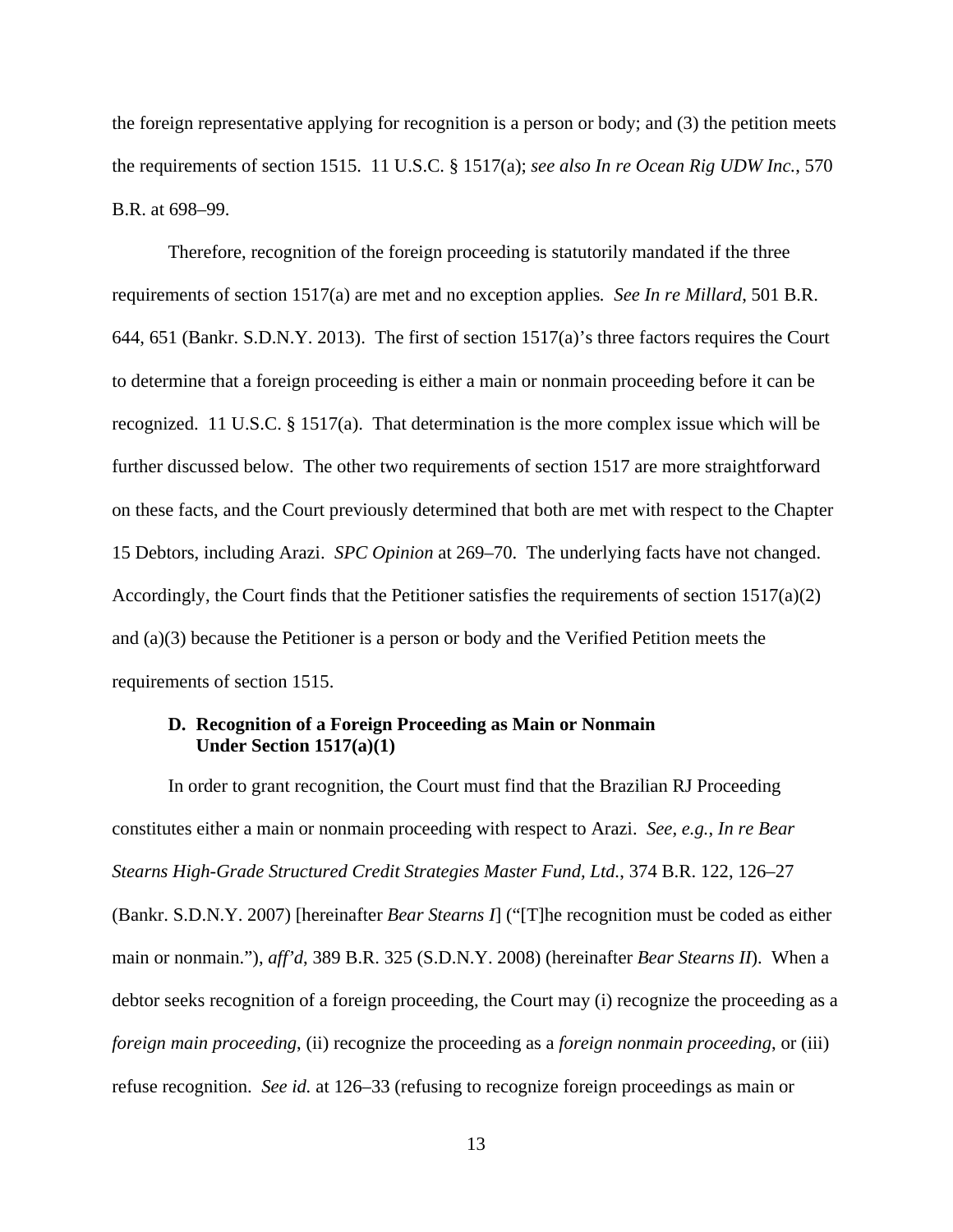nonmain proceedings since the debtors did not meet the nonmain proceeding requirement of having an "establishment" in the location of the proceeding).

 Courts determine if a proceeding is main or nonmain using section 1502's definitions of each term. Section 1502 defines a "foreign main proceeding" as a "foreign proceeding pending in the country where the debtor has the center of its main interests." 11 U.S.C. § 1502(4). A foreign nonmain proceeding is defined as a "foreign proceeding, other than a foreign main proceeding, pending in a country where the debtor has an *establishment*." *Id.* § 1502(5) (emphasis added). The term "establishment" is defined in Chapter 15 as "any place of operations where the debtor carries out a nontransitory economic activity." *Id.* § 1502(2).

If a proceeding does not qualify as a main or nonmain proceeding, it cannot be recognized under chapter 15. The *Bear Stearns* court explained:

> [T]he process of recognition of a foreign proceeding is a simple single step process incorporating the definitions in sections 1502 and 101(23) and (24) to determine recognition as either a main or nonmain proceeding or nonrecognition. *See* Jay Lawrence Westbrook, *Locating the Eye of the Financial Storm,* 32 BROOK. J. INT'L L. 3, 6 (2007 publication pending) hereinafter ("Westbrook Article") ("The Model Law grants great discretion as to specific relief, but imposes a fairly rigid procedural structure for recognition of foreign proceedings.")

*Bear Stearns I*, 374 B.R. at 126; *see Iida v. Kitahara* (*In re Iida*), 377 B.R. 243, 253–57 (B.A.P.

9th Cir. 2007); *see also Reserve Int'l Liquidity Fund, Ltd. v. Caxton Int'l Ltd.*, No. 09 Civ. 9021

(PGG), 2010 WL 1779282, at \*5 (S.D.N.Y. Apr. 29, 2010) (denying stay absent compliance with

Chapter 15); *Halo Creative & Design Ltd. v. Comptoir Des Indes Inc.*, No. 14 C 8196, 2018 WL

4742066, at \*2 (N.D. Ill. Oct. 2, 2018) ("[F]oreign representatives must be recognized under

Chapter 15 to seek a stay from a federal court.").

The court in *In re Oi Brasil Holdings* further explained that the recognition decision is

one of the few pieces of the chapter 15 process in which courts are *not* to be guided by the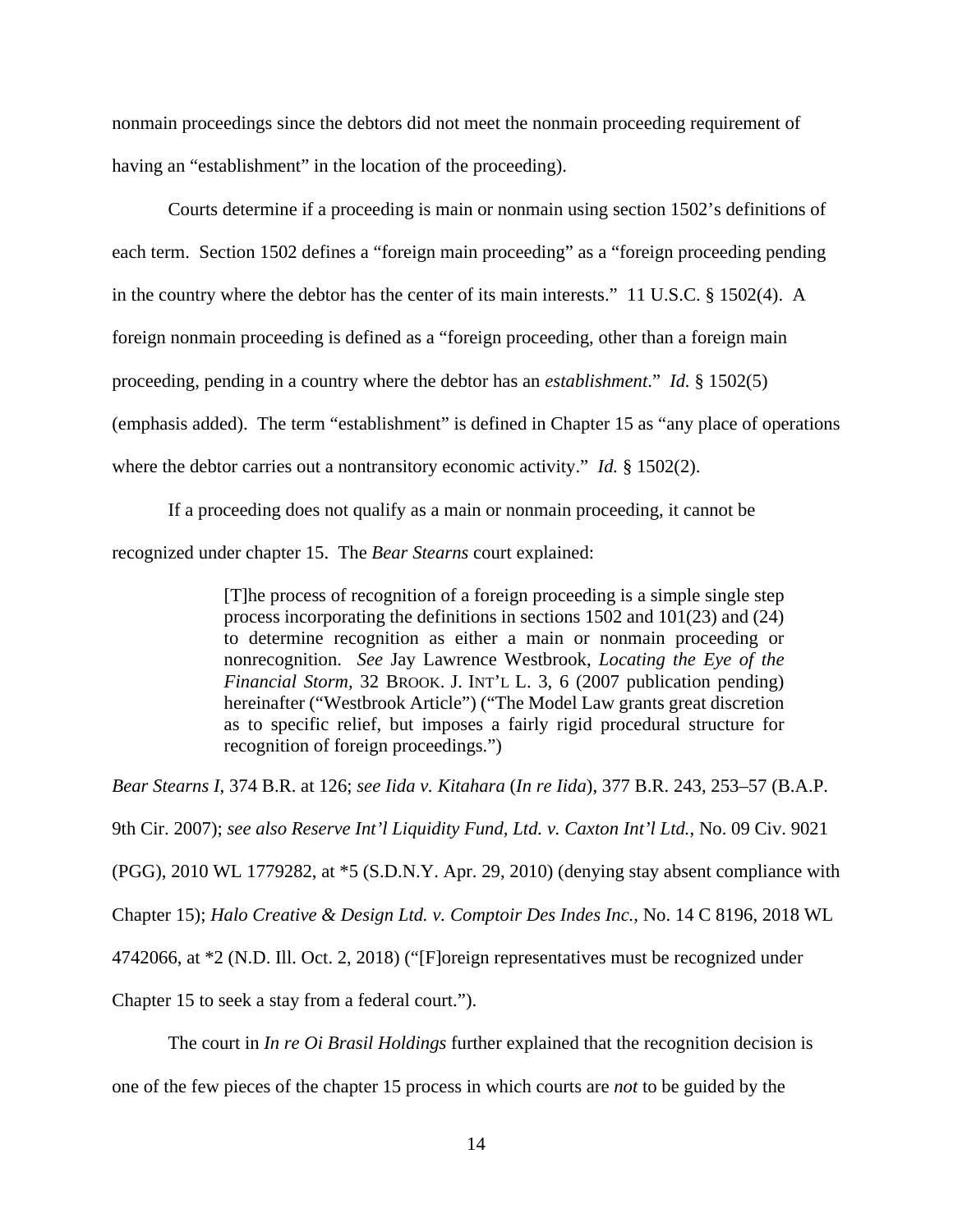general principles of comity, since the text of the statute "provides the standard for a court's determination" and therefore "comity does not enter the equation." *In re Oi Brasil Holdings Cooperatief U.A.*, 578 B.R. 169, 213 (Bankr. S.D.N.Y. 2017), *reconsideration denied*, 582 B.R. 358 (Bankr. S.D.N.Y. 2018). The *Oi* court explained:

> In the case of recognition under Chapter 15, "[b]oth the plain language and legislative history of Chapter 15 . . . requires [a bankruptcy court to make] a factual determination with respect to recognition before principles of comity come into play." *In re Bear Stearns*, 389 B.R. at 334. So while comity governs recognition of a foreign judgment (*see Rapture Shipping*, 350 F.Supp.2d at 373), it does not govern the initial recognition of a foreign proceeding under Chapter 15. Recognition of a proceeding requires the application of "objective criteria," and it is only postrecognition relief which "turns on subjective factors that embody principles of comity." *In re Atlas Shipping*, 404 B.R. at 738 (*quoting In re Bear Stearns*, 389 B.R. at 333 (*citing* 11 U.S.C. §§ 1507, 1517, 1521, 1525; Model Law Art. 7, 17, 21, 25)).

*Id.* at 214 (alteration in original).

Once the decision to grant recognition is made, however, principles of comity and the

provisions of chapter 15 can provide substantially similar relief to a debtor—whether a

proceeding is recognized as main or nonmain. In the *SPC Opinion*, this Court emphasized that

there may be no statutory or practical impact of distinguishing recognition as a foreign main

versus nonmain proceeding. Indeed, a foreign nonmain proceeding can be granted nearly

identical relief as the relief provided to a main proceeding. The *SPhinX* court explained:

Under either approach, the Court would be able to grant the [foreign representatives] the same significant relief upon a proper showing, given the Court's view that Congress separated the concept of "recognition" under Bankruptcy Code section 1517(a) from the concept of "recognition as a foreign nonmain proceeding" under section 1517(b)(2). (Indeed, as noted above, except for the applicability of the automatic stay, the potential relief available to the [foreign representatives] under chapter 15 in almost all respects does not depend on whether the Cayman Islands proceedings are recognized as "main" or "nonmain.")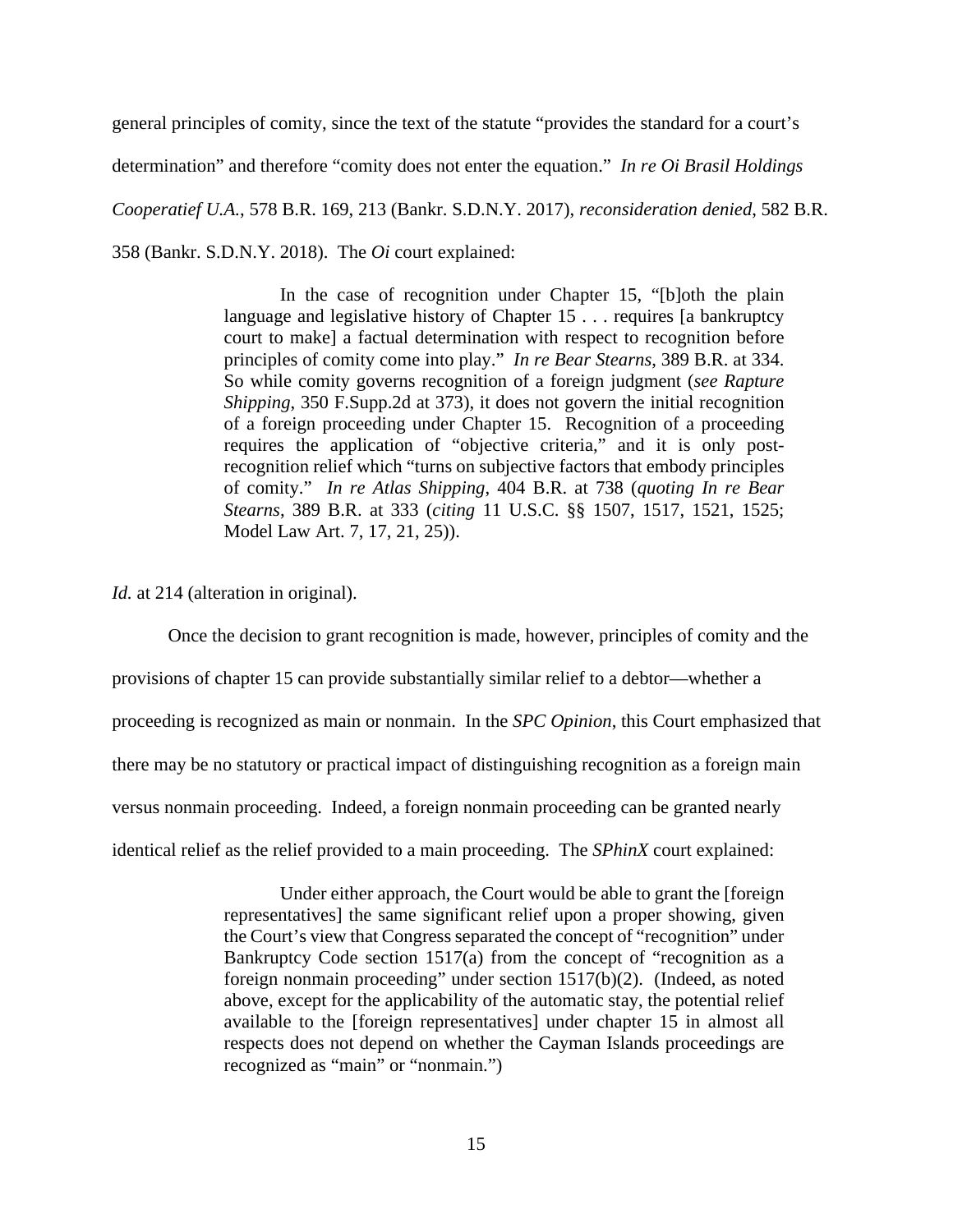*In re SPhinX, Ltd.*, 351 B.R. 103, 122 (Bankr. S.D.N.Y. 2006), *aff'd*, 371 B.R. 10 (S.D.N.Y. 2007).

#### **E. Recognition as a Foreign Main Proceeding**

 While the statute provides that a foreign main proceeding is one where the debtor has its COMI, the statute does not further define the term COMI. *See generally* 11 U.S.C. §§ 1501– 1532. There is a rebuttable presumption that COMI is where the debtor has its "registered office." *Id.* § 1516(c) ("In the absence of evidence to the contrary, the debtor's registered office . . . is presumed to be the center of the debtor's main interests."). However, the COMI presumption is rebuttable where other factors suggest that the true COMI of a debtor lies elsewhere. *See, e.g.*, *Bear Stearns II*, 389 B.R. at 335 ("[S]ection 1516(c) creates no more than a rebuttable evidentiary presumption, which may be rebutted notwithstanding a lack of party opposition.").

#### *1. The SPhinX Factors*

 Courts in this District have developed a widely adopted list of factors for determining COMI. *Morning Mist Holdings Ltd. v. Krys* (*In re Fairfield Sentry Ltd*.), 714 F.3d 127, 137 (2d Cir. 2013) (referring to and citing the factors from *In re SPhinX, Ltd.*, 351 B.R. at 117). These factors, enumerated below (hereinafter, "*SPhinX* Factors"), are not to be applied mechanically and are nonexclusive. *Id.* In fact, a consideration of the factors is neither required nor dispositive. *Id*. The factors are, however, helpful. The *SPhinX* court explained:

> Various factors, singly or combined, could be relevant to such a [COMI] determination: [1] the location of the debtor's headquarters; [2] the location of those who actually manage the debtor (which, conceivably could be the headquarters of a holding company); [3] the location of the debtor's primary assets; [4] the location of the majority of the debtor's creditors or of a majority of the creditors who would be affected by the case; [5] and/or the jurisdiction whose law would apply to most disputes.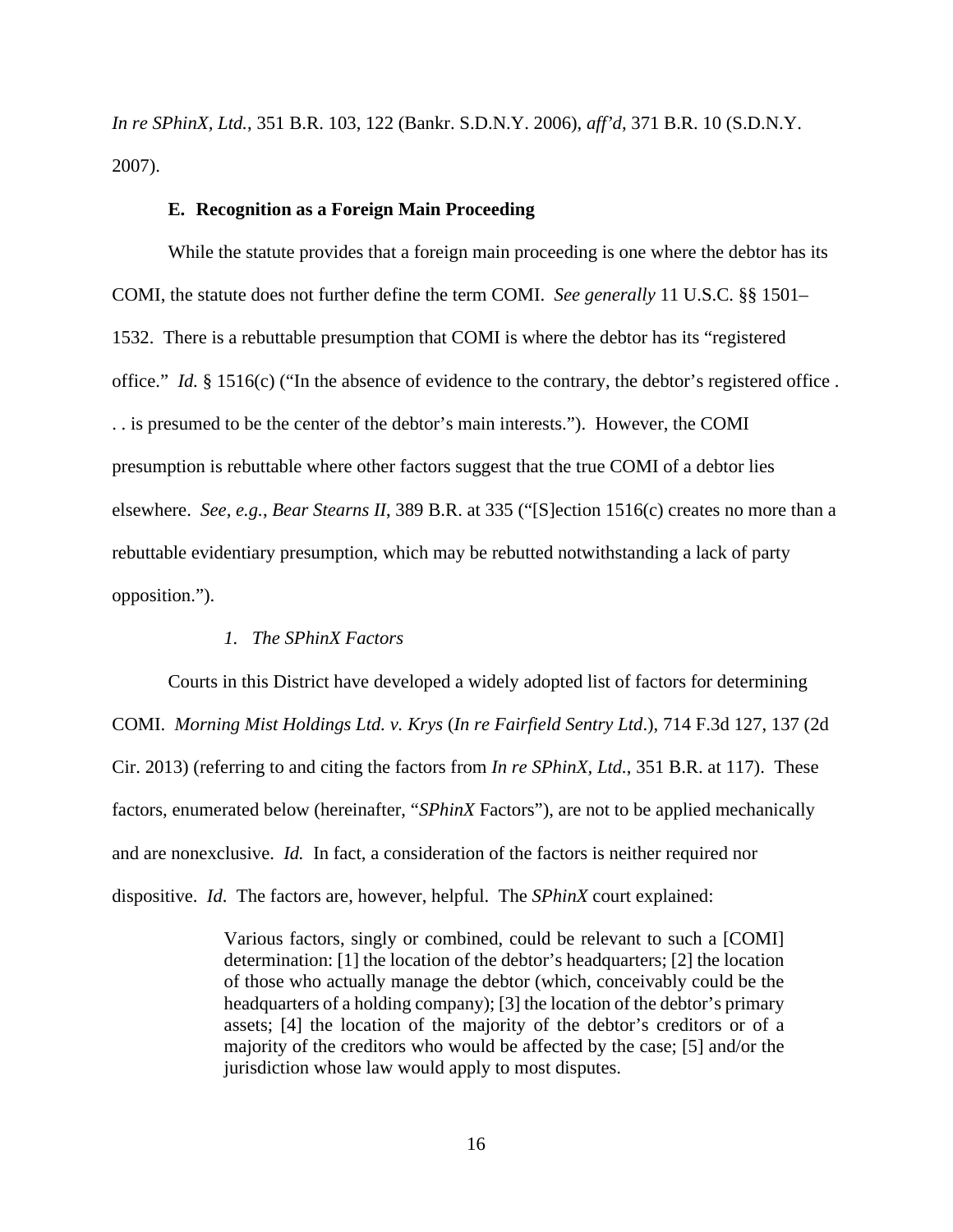*In re SPhinX, Ltd.*, 351 B.R. at 117.

#### *2. Third Party Expectations*

 Beyond the *SPhinX* Factors, the Second Circuit and other courts have examined whether there exists any objective evidence that could provide interested parties with notice that a debtor's COMI was in a particular jurisdiction other than the place of its registered office. *See In re Fairfield Sentry*, 714 F.3d at 130 ("[T]he relevant principle . . . is that the COMI lies where the debtor conducts its regular business, so that the place is ascertainable by third parties  $\dots$ ."). As the Second Circuit explained, by examining factors "in the public domain," courts are readily able to determine whether a debtor's COMI is in fact "regular and ascertainable [and] not easily subject to tactical removal." *See id.* at 136–37; *see also Bear Stearns I*, 374 B.R. at 129–30 (looking at whether the proposed COMI was ascertainable by third parties as part of its COMI analysis). The Second Circuit's focus on readily ascertainable evidence of COMI derives from the regulation adopting the European Union Convention on Insolvency Proceedings, where the COMI concept (which corresponds to that of the Model Law) is elaborated upon as "the place where the debtor conducts the administration of his interests on a regular basis and is therefore ascertainable by third parties." *In re Fairfield Sentry*, 714 F.3d at 136 (citing the Council Reg. (EC) No. 1346/2000 of May 29, 2000 on Insolvency Proceedings, Preamble ¶ 13).

#### *3. Expectations of Creditors*

 Courts in the Second Circuit also look to the expectations of creditors with regard to the location of a debtor's COMI. For example, "[c]reditor expectations can be evaluated through examination of the public documents and information available to guide creditor understanding of the nature and risks of their investments." *In re Oi Brasil Holdings Cooperatief U.A.*, 578 B.R. at 228. In practice, the evaluation of creditor expectations has focused on reviewing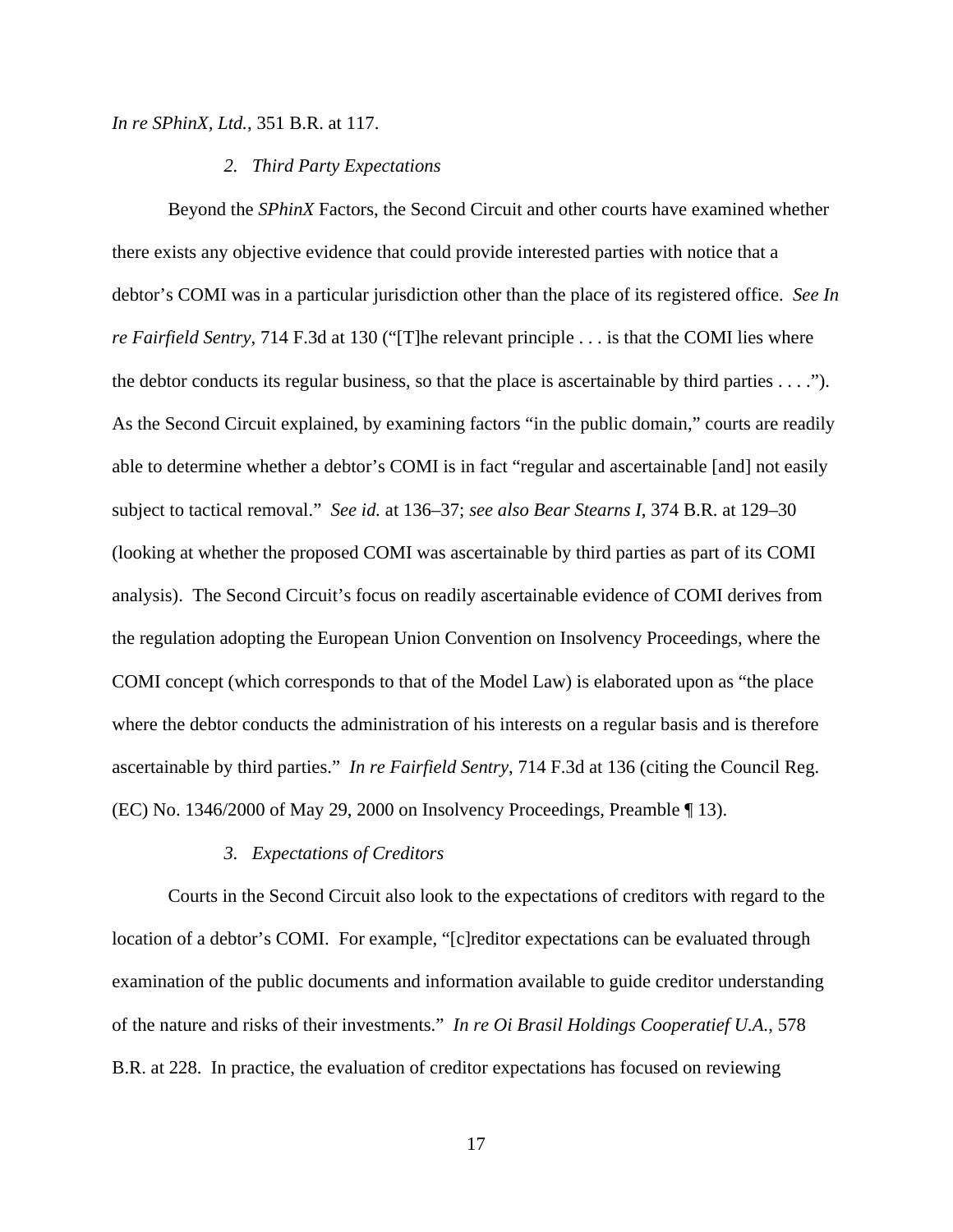disclosures in offering memoranda and indentures. *See id.* at 228–32 (reviewing offering memorandum to establish noteholder expectations as part of a COMI analysis); *In re OAS S.A.*, 533 B.R. 83, 101–03 (Bankr. S.D.N.Y. 2015) (same); *In re Millennium Glob. Emerging Credit Master Fund Ltd.*, 474 B.R. 88, 93–94 (S.D.N.Y. 2012) (same); *In re Suntech Power Holdings Co., Ltd.*, 520 B.R. 399, 418 (Bankr. S.D.N.Y. 2014) (considering terms of indenture to establish creditor expectations regarding likely location of a restructuring as part of a COMI analysis).

The court in *In re Chiang*, 437 B.R. 397 (Bankr. C.D. Cal. 2010), explained that "the location of the COMI is an objective determination based on the viewpoint of third parties (usually creditors)." *Id.* at 403. The *OAS* court found that notice to creditors of "Risk Factors" contained within offering memoranda of a debtor's notes were particularly important. *In re OAS S.A.*, 533 B.R. at 102–03.

The *OAS* court concluded that the creditors would have understood that they were investing in a Brazilian based business, even though (i) the offering memoranda provided that their rights were governed by New York law and they consented to jurisdiction and service of process in New York and (ii) the creditors expected to receive payment from cash generated by the operations of the group and in the event of default were only warned that they "might ultimately have to enforce their rights in a Brazilian bankruptcy proceeding" as opposed to an Austrian proceeding, where the holding company was incorporated. *Id.* at 103. Despite the foreign debtor's Austrian incorporation, the *OAS* Court found that "OAS Investments' place of incorporation, or for that matter its very existence, was immaterial to their decision to purchase their notes." *Id*. Ultimately, the court found that the creditors' expectation of COMI should weigh in favor of a Brazilian COMI where "OAS Investments had no separate, ascertainable presence in Austria; it was part of, and inseparable from, the OAS Group located in Brazil.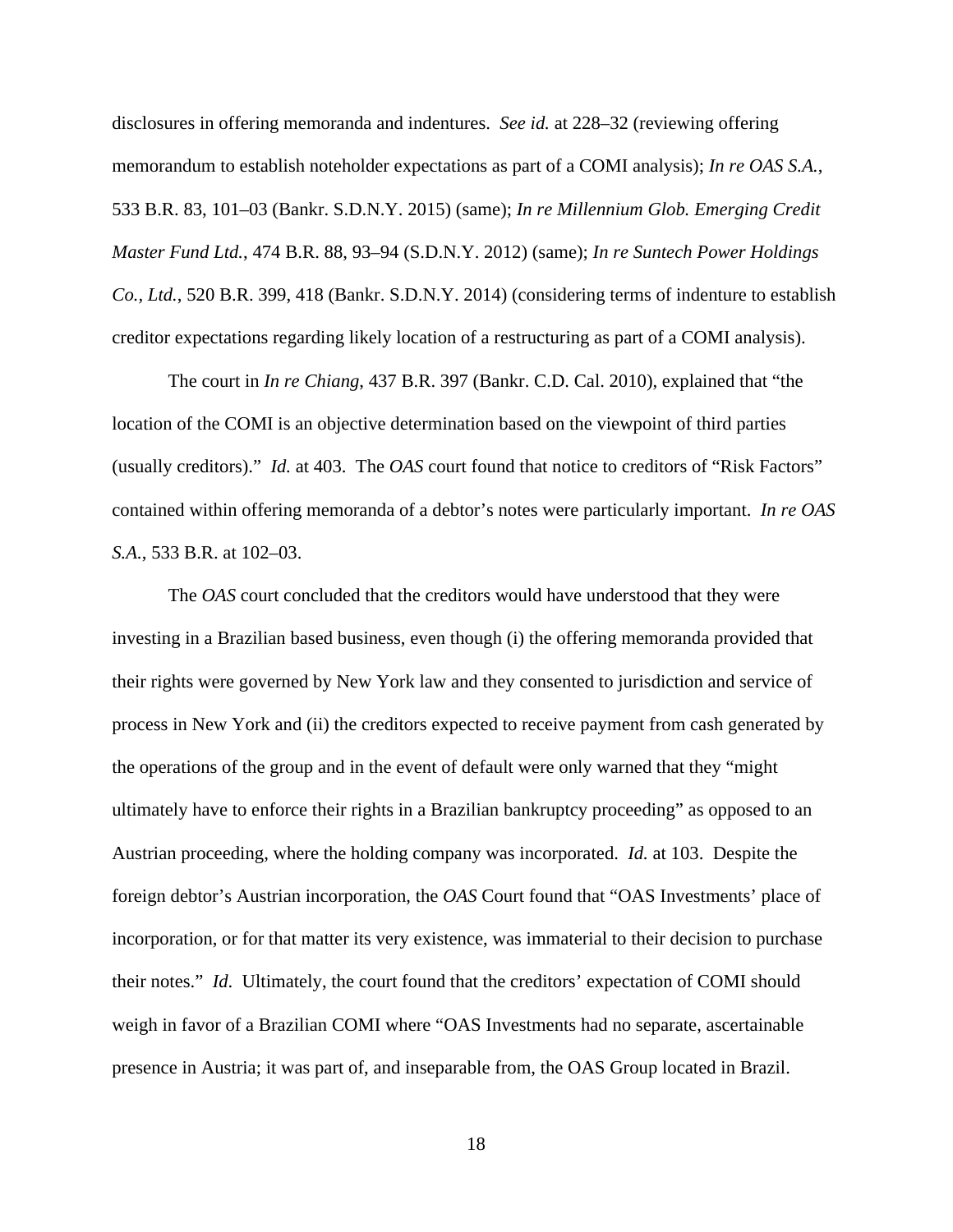Finally, the 2019 Noteholders had no legitimate expectation that the Austrian courts would play any role in the determination or payment of their claims." *Id*.

#### *4. PPB or Nerve Center Analysis*

 Some courts have also employed the concept of "principal place of business" to guide their COMI analysis and, accordingly, have applied the Supreme Court's definition of that concept in the context of subject matter jurisdiction, which looks at a corporation's "nerve center," *i.e*., "where a corporation's *officers* direct, control, and coordinate the corporation's activities." *See In re Fairfield Sentry Ltd.*, 714 F. 3d at 138 n.10 (emphasis added) (citing *Hertz Corp. v. Friend*, 130 S.Ct. 1181, 1192 (2010)). The Second Circuit clarified in *Fairfield Sentry* that given Congress's choice to use "COMI" instead of "principal place of business" in chapter 15, the "nerve center" concept does not control, "[b]ut to the extent that the concepts are similar, a court may certainly consider a debtor's 'nerve center,' including from where the debtor's activities are directed and controlled, in determining a debtor's COMI." *Id.*

 The "nerve center" analysis, like most other factors in the COMI analysis, is not a straightforward standard when applied to most international conglomerates. However, it can provide a helpful reminder that courts should not perfunctorily rely upon the place of incorporation or location of board meetings to establish the corporation's ultimate COMI. *See, e.g.*, *In re OAS S.A.*, 533 B.R. at 102 (finding Brazil as the nerve center where "[t]here is no evidence that its Board of Directors ever convened a meeting except to pass the resolution appointing Tavares as its foreign representative, and that resolution was executed by its Brazilian directors in Brazil.").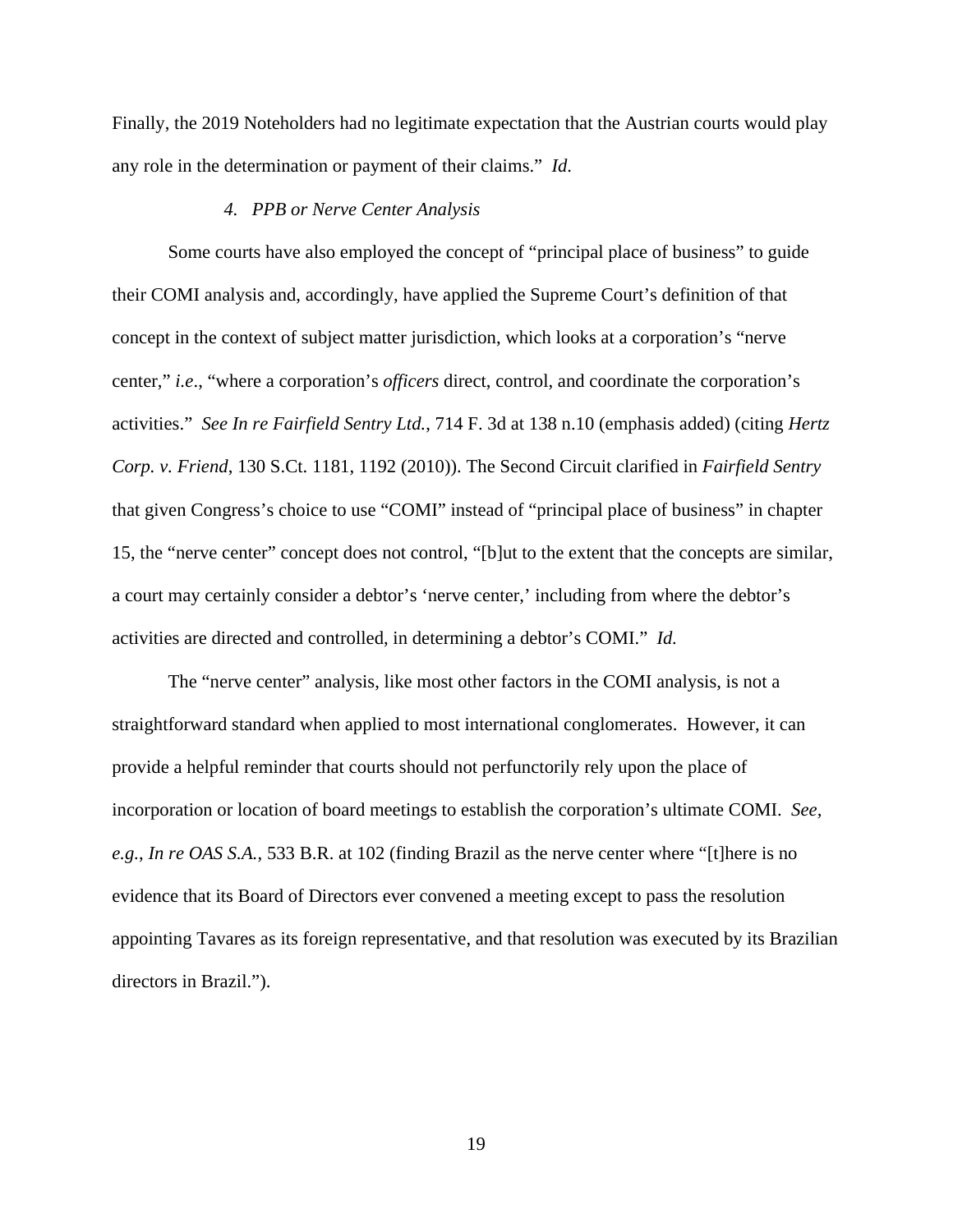### *5. Additional Considerations*

 There are circumstances that further complicate the COMI analysis with respect to Arazi. For example, in *OAS*, the court noted that "the COMI analysis when applied to a special purpose financing vehicle proves less straightforward than the typical case." *Id.* at 101.

While the above complications are all present in the analysis before the Court, it is nonetheless true that every debtor has one and only one COMI*. See In re Millennium Glob. Emerging Credit Master Fund Ltd.*, 458 B.R. 63, 79 (Bankr. S.D.N.Y. 2011) ("[E]very entity has

a center of main interests."); *In re Chiang*, 437 B.R. at 403 ("[A] debtor may not have more than

one COMI. . . . In addition, a debtor must have a COMI and it must be in a specific country.").

### **F. Recognition as a Foreign Nonmain Proceeding**

 An alternative form of recognition is recognition as a foreign nonmain proceeding. To be recognized as a nonmain proceeding, the foreign debtor must establish a degree of stable connections with the jurisdiction to constitute a nontransitory "establishment." 11 U.S.C. § 1502(2). As several commentators have explained:

> Before *Bear Stearns*, it seems fair to say that many practitioners believed based on section 1515—that by making these two showings, the statutory requirements for commencing a valid and proper Chapter 15 proceeding had been met. *Bear Stearns* revealed, however, that when a foreign debtor commences a proceeding in a jurisdiction where it has no real "presence"—i.e., no nontransitory business activity—the foreign proceeding will not be recognized under Chapter 15, either as a "main" or "nonmain" proceeding. The "establishment" requirement for "nonmain" status requires, as a prerequisite for any relief under Chapter 15, a base level of connection between the foreign debtor and the foreign jurisdiction that prevents a debtor from commencing a case in a jurisdiction where it has nothing more than a mail-drop presence.

William H. Schrag, William C. Heuer, and Robert E. Cortes, *Cross-Border Insolvencies and Chapter 15: Recent U.S. Case Law Determining Whether a Foreign Proceeding Is "Main" or "Nonmain" or Neither*, 17 J. BANKR. L. & PRAC. 5 Art. 4 (Aug. 2008).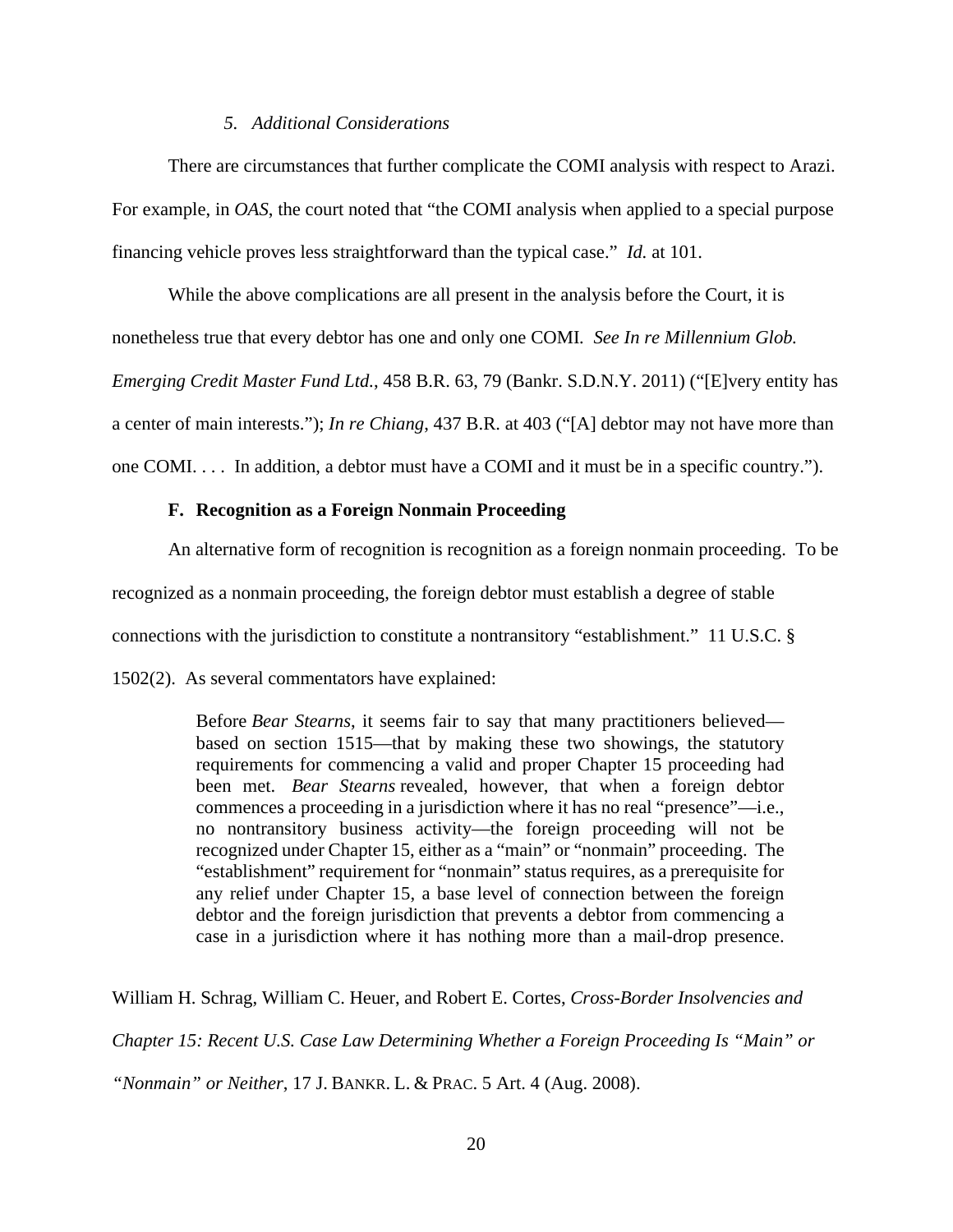Thus, on one end of the spectrum, a debtor may have activities so centered in the location of the foreign proceeding that the location is the debtor's COMI, and on the other end of the spectrum, the debtor may be so disconnected from the location of the proceeding that courts should refuse to recognize it at all. Somewhere between these two extremes are companies that have sufficient non-transitory business connections with the jurisdiction of the proceeding to determine that the proceeding is nonmain. In the *SPC Opinion*, for example, while the Court found that Parent/Constellation's COMI was in Luxembourg, the Court also found that all of Parent/Constellation's subsidiaries has substantial and ongoing business connections to Brazil*. SPC Opinion* at 281–82. The Court held that the Brazilian-based activities of Parent/Constellation's subsidiaries were non-transitory ties sufficient to recognize the Brazilian RJ Proceeding as a foreign nonmain proceeding with respect to Parent/Constellation. *Id.* at 282.

#### **G. Arazi's COMI is Luxembourg**

Based upon the foregoing findings of fact and the most relevant COMI factors, discussed below, the Court finds that Arazi's COMI is based in Luxembourg. Accordingly, the Court finds that the Brazilian RJ Proceeding is a foreign nonmain proceeding with respect to Arazi.

## *1. The Location of Arazi's Headquarters is Luxembourg*

The location of Arazi's headquarters is Luxembourg, where it is incorporated and conducts activities, is a tax resident, and has its registered office. (Motion ¶ 17 (citing Verified Petition ¶ 72).) Accordingly, Arazi's COMI is presumed to be Luxembourg under section 1516(c). 11 U.S.C. § 1516(c) ("In the absence of evidence to the contrary, the debtor's registered office . . . is presumed to be the center of the debtor's main interests."). However, the COMI presumption is rebuttable where other factors suggest that the true COMI of a debtor lies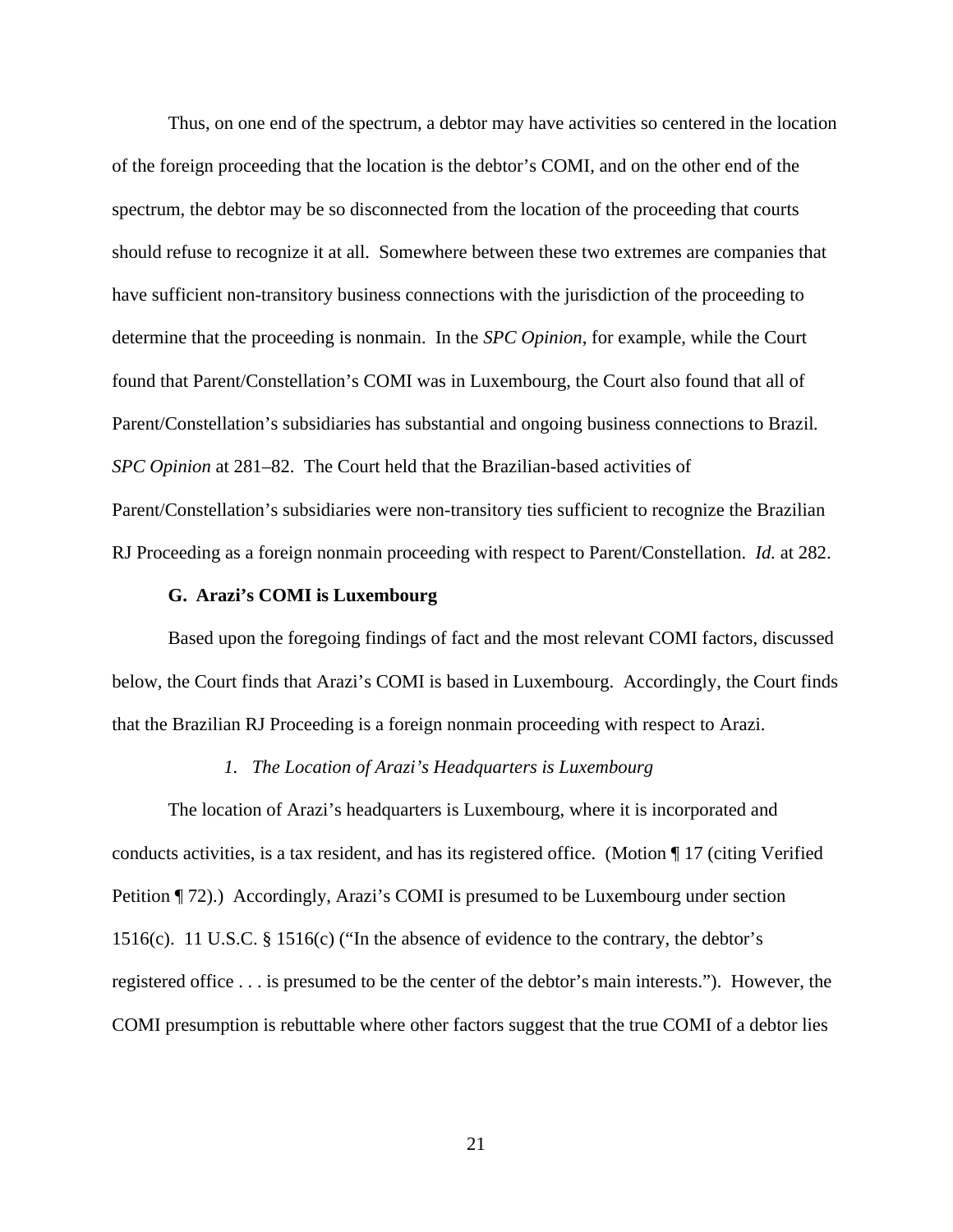elsewhere. *See, e.g.*, *Bear Stearns II*, 389 B.R. at 335. Those factors are addressed below, and, as discussed, weigh in favor of a finding that Arazi's COMI is Luxembourg.

> *2. Location of those who Actually Manage Arazi Weighs in Favor of a COMI in Luxembourg*

Arazi's board of directors meets in Luxembourg. Arazi's sole function is an investment vehicle through which the Constellation Group owns a minority stake in the JV FPSO Units. (Verified Petition ¶ 4.) Petitioner submits that Arazi utilized and benefited from the operational coordination activities of the Group's Brazilian Offices, as well as utilizing employee services from Debtor Petróleo Constellation. (Motion ¶ 18 (citing Verified Petition ¶ 72).) In the *SPC Opinion*, the Court found that the Brazilian Offices were of particular importance to the Chapter 15 Debtors that owned drilling rigs (the "Rig-Owning Entities") because all operation and management of their rigs were run from the Brazilian Offices. *SPC Opinion* at 285, 291–92. Petitioner argues that the same finding is warranted with respect to Arazi because the JV FPSO Units were operationally managed by the Group's management teams in Brazil as of the Petition Date. (Motion ¶ 18.) However, unlike the Rig-Owning Entities, Arazi does not own any operational assets; Arazi's minority equity stake in the JV FPSO Units represents an indirect, partial ownership of assets operational in Brazil. As a special purpose investment vehicle, it is unclear how Arazi could utilize operational services on the ground in Brazil.

Because Arazi exists for the task of holding and managing the Group's investments in the JV FPSO Units, it makes sense that the location from which the board of directors conducts its activities should weigh more heavily than the location of the primary tangible assets in which Arazi invests—Brazilian waters. *See SPC Opinion* at 280. That conclusion would not change even if the Court were inclined to consider the location of Arazi's parent company, Parent/Constellation, whose COMI the Court has held to be Luxembourg. *SPC Opinion* at 285;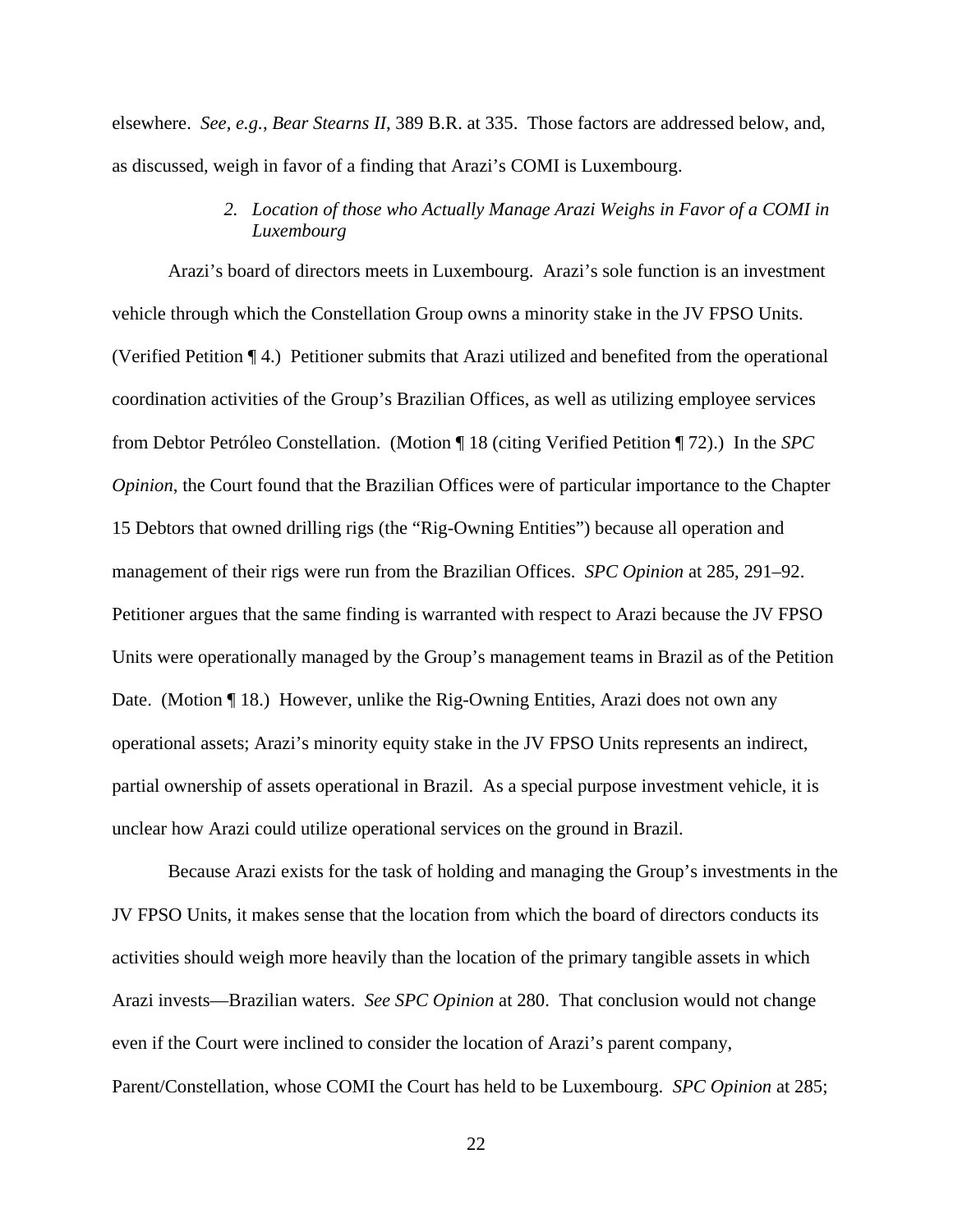s*ee In re OAS*, 533 B.R. at 101–02 (noting that the COMI of the special-purpose-vehicle-debtor depended upon the location of the nerve center of the corporate group the SPV served, and holding that the SPV debtor's COMI was with its parent). Accordingly, the Court finds that the location of those who manage Arazi weighs in favor of a COMI in Luxembourg.

# *3. The Location of Arazi's Primary Assets Weighs in Favor of a COMI in Brazil*

Arazi owns a minority stake in the JV FPSO Units. Its direct ownership of assets is therefore the equity in these JV FPSO Units that it holds in Luxembourg. Given its role as an investment vehicle, Arazi has no employees, officers, or customers of its own, instead its limited function is to hold equity investments for Parent/Constellation. However, as a holding company, the location of the JV FPSO Units in which Arazi invests and the location of the Unit's principal assets is relevant to the COMI analysis. *See SPC Opinion* at 282 (citing *In re Inversora Eléctrica de Buenos Aires S.A.*, 560 B.R. 630, 656 (Bankr. S.D.N.Y. 2016)). Through Arazi's holdings of interests in the JV FPSO Units, Arazi has indirect, partial ownership of five (5) FPSOs that were principally located in Brazilian waters as of the Petition Date. Accordingly, the Court finds that this factor weighs in favor of COMI in Brazil.

### *4. Location of the Majority of Arazi's Creditors is Neutral*

Arazi is a limited guarantor of the 2024 Notes. (Motion ¶ 20 (citing Proposed Findings of Fact ¶ 95).) The indenture trustees of the 2024 Notes are located in New York and there is no evidence in the record regarding the location of the beneficial holders of the 2019 Notes and 2024 Notes. (*Id.*) Accordingly, the Court finds that the location of most of Arazi's creditors is neutral for purposes of the COMI analysis.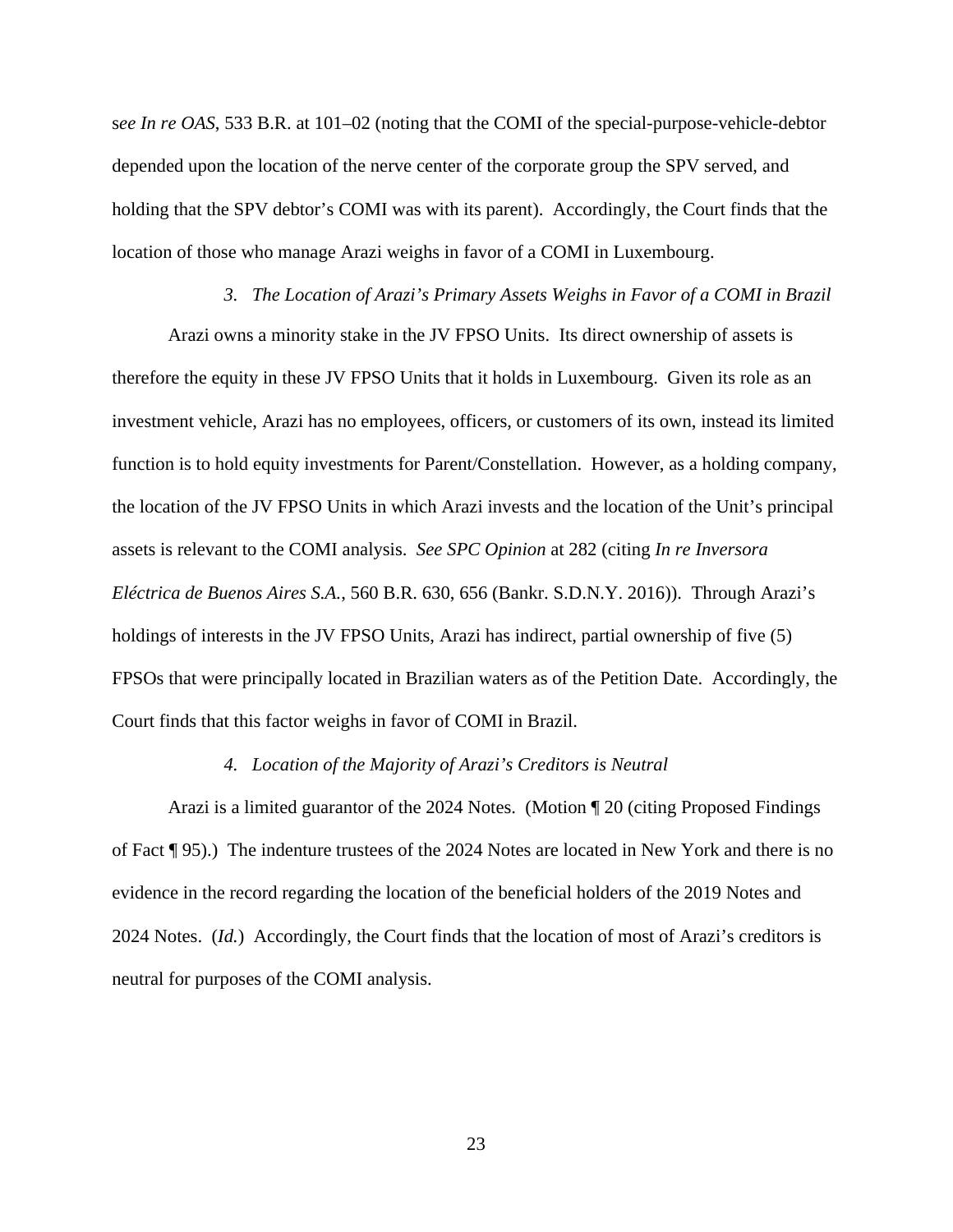## *5. The Jurisdiction Whose Law Would Apply to Most Disputes Weighs in Favor of a COMI in Luxembourg*

Arazi is subject to Luxembourg laws, regulations, and jurisdiction with respect to potential corporate and tax disputes. (*Id.* ¶ 21 (citing Verified Petition ¶ 72; Proposed Findings of Fact ¶ 159).) Arazi's indirect assets—the JV FPSO Units—are located in Brazil and are subject to Brazilian regulatory regimes (including contract law, maritime law, employee law, environmental law, and Brazilian regulatory approvals for the operation of drilling rigs). (*Id.* (citing Verified Petition ¶ 69).) While that may be true in a general sense, as previously discussed, Arazi does not in fact operate any of the JV FPSO Units in which it invests, so Arazi is not likely to be directly implicated by legal disputes arising from operation of the JV FPSO Units. Accordingly, Luxembourg law should be considered the most relevant law governing Arazi's disputes for purposes of the COMI determination.

# *6. The Reasonable Expectations of Interested Third Parties and Creditors is Luxembourg*

Arazi is a limited guarantor of the Existing 2024 Notes and Arazi's key creditor constituency is the holders of those notes. (*Id.* ¶ 22 (citing Proposed Findings of Fact ¶¶ 95– 96).) The Supplemental Exchange Offer Memorandum cautions Arazi's investors that Arazi is incorporated under the laws of Luxembourg, "and as such, any insolvency proceedings applicable to them are in principle governed by Luxembourg law." (*Id.* (citing Supplemental Exchange Offer Memorandum at 21).) Further, the Supplemental Exchange Offer explains that the section titled "Certain Luxembourg Insolvency Law Considerations" in the 2019 Offering Memorandum should be read as applicable to "both the Company and Arazi." (Supplemental Exchange Offer Memorandum at 22.)

However, the Supplemental Exchange Offer Memorandum also explains to investors that restructuring proceedings could be commenced in Brazil due to the Group's significant ties there.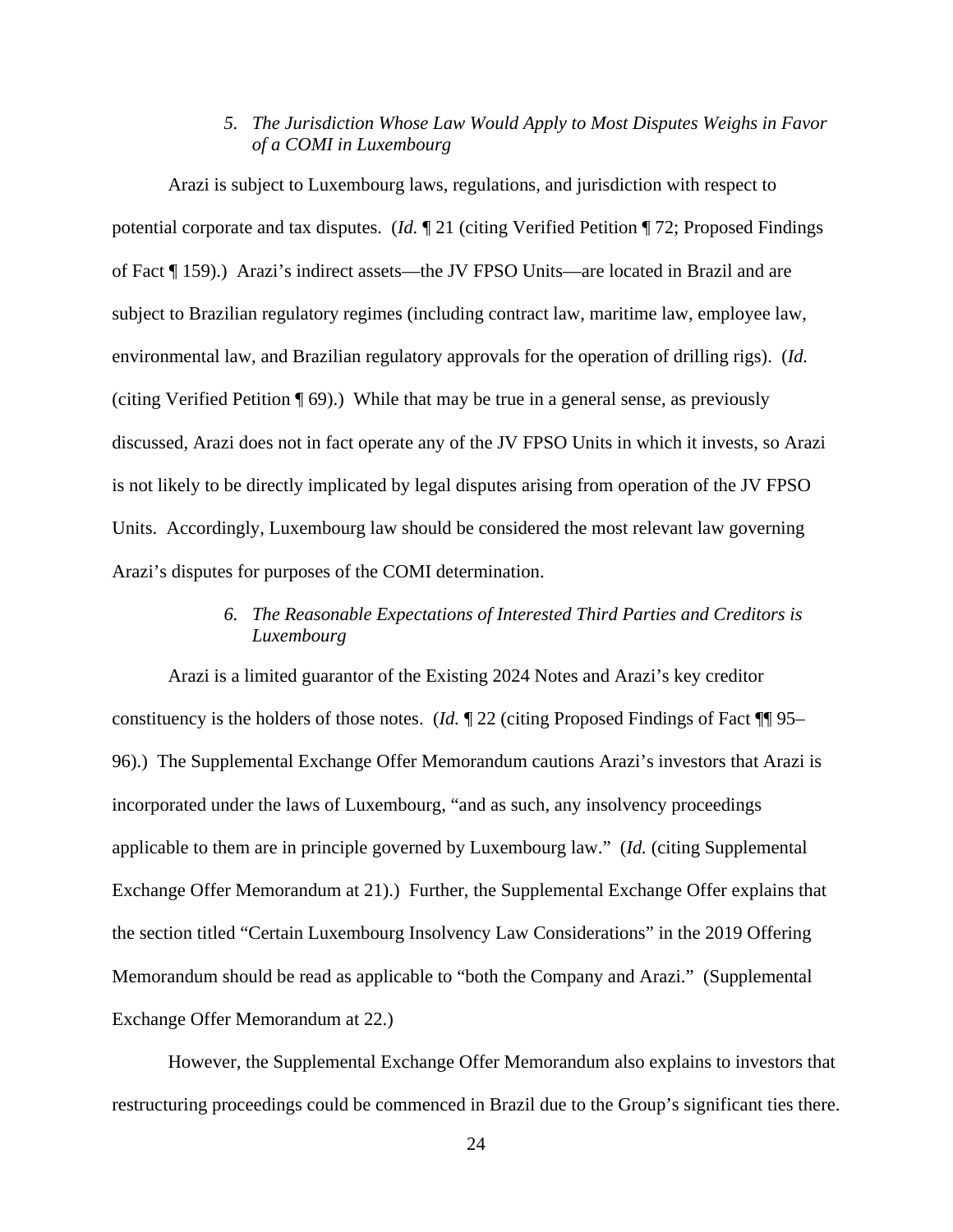(*Id.*) The Petitioner argues that the reasonable expectations of interested third parties weighs in favor of a COMI in Brazil because, *inter alia*, disclosures relating to the Existing 2024 Notes describe that the JV FPSO Units are chartered in Brazilian waters, to Brazilian customers, and provide that the JV FPSO Units are subject to the oversight of the Brazilian regulatory authorities. (Motion ¶ 23.) While Petitioner's characterization of the JV FPSO Units as described in the referenced disclosures is accurate, the same document expressly describes Arazi as owning the Group's interest in entities that own and operate the JV FPSO Units—thus, making clear that Arazi's interest in the JV FPSO Units is an indirect interest. (*See, e.g.*, ECF Doc. # 43-1 at 26.)

Because the 2019 Notes Offering Memorandum and Supplemental Exchange Offer Memorandum both suggest that insolvency proceedings applicable to Arazi, in principle, are governed by Luxembourg law, and Arazi merely holds indirect investments in entities that own the FSOPs located in Brazil, the Court finds that the objective indicia of Arazi's creditors' expectations of an insolvency proceeding's location weigh in favor of a COMI in Luxembourg.

#### *7. The Nerve Center Analysis Weighs in Favor of Luxembourg*

Arazi is a special-purpose holding and financing company for the Constellation Group<sup>6</sup> whose activities are directed, controlled and coordinated in Luxembourg. (Motion  $\llbracket 17 \text{ (citing }$ ) Verified Petition ¶ 72).) In *OAS*, the SPV debtor's parent was the debtor's sole shareholder and had the power to "determine the outcome of any action requiring shareholder approval, including transaction with related parties, acquisitions and dispositions of assets and the timing and payment of any future dividends." *In re OAS S.A.*, 533 B.R. at 101–02. In noting that the COMI of the SPV depended upon the location of the nerve center of the corporate group that the SPV

 <sup>100%</sup> of Arazi's equity is directly owned by Constellation. (Verified Petition ¶ 37.)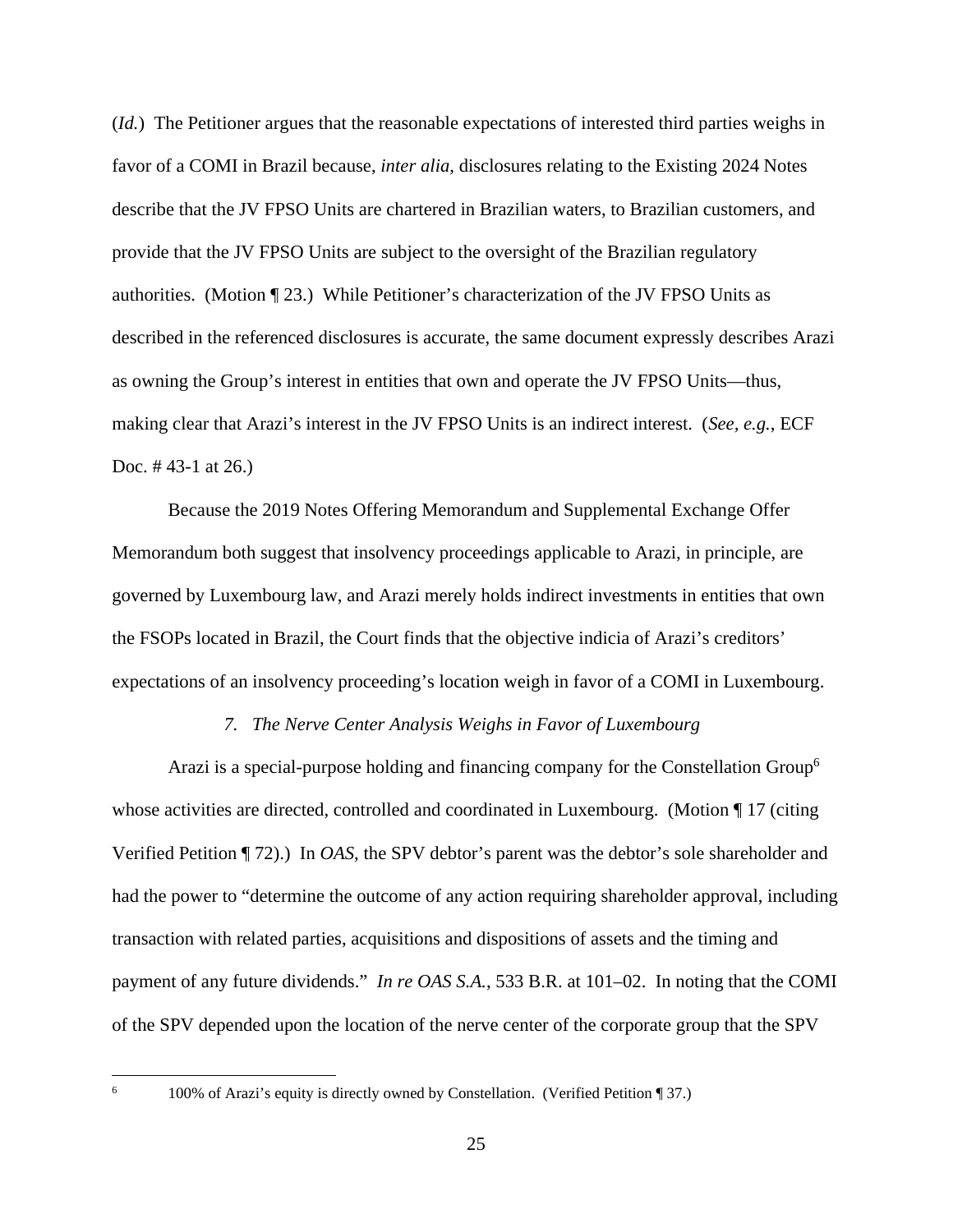served, the *OAS* court held that the SPV debtor's COMI was with its parent. *Id.* Here, Arazi is an SPV that is wholly-owned and controlled by its parent, Parent/Constellation, whose COMI this Court found to be Luxembourg. *SPC Opinion* at 280–81. Accordingly, the Court finds that the nerve-center test weighs in favor of a COMI in Luxembourg, as in *OAS*, since the Parent of this SPV is in Luxembourg.

#### *8. Arazi has Sufficient Ties to Brazil for Foreign Nonmain Recognition*

Although Arazi's COMI is in Luxembourg, all of its indirect assets—the JV FPSO Units—are located and operate in Brazil. These non-transitory ties to Brazil are sufficient to recognize the Brazilian RJ Proceeding as a foreign nonmain proceeding with respect to Arazi. *See SPC Opinion* at 281–82. Accordingly, the Court grants recognition of the Brazilian RJ Proceeding as a foreign nonmain proceeding with respect to Arazi.

# **H. The Court Grants Full Force and Effect and Comity to the RJ Plan with Respect to Arazi.**

On December 5, 2019, the Court entered an order granting full force and effect to the RJ Plan and related relief with respect to the Recognized Debtors within the territorial jurisdiction of the United States. (FFE Order ("The relief granted hereby: (i) is necessary and appropriate in the interests of the public and international comity; (ii) is consistent with the public policy of the United States; (iii) is available and warranted pursuant to sections 105(a), 1145, 1507(a), 1521(a), and 1525(a) of the Bankruptcy Code; and (iv) will not cause the Applicable Chapter 15 Debtors' creditors or other parties in interest any hardship that is not outweighed by the benefits of granting the relief herein.").) Arazi is requesting the exact same relief as was granted to the Reorganized Debtors in the FFE Order. (Motion ¶ 29.)

The relief requested by Arazi is not limited by the fact that Arazi's Brazilian RJ Proceeding is recognized as a foreign nonmain proceeding. *See SPC Opinion* at 272 ("a foreign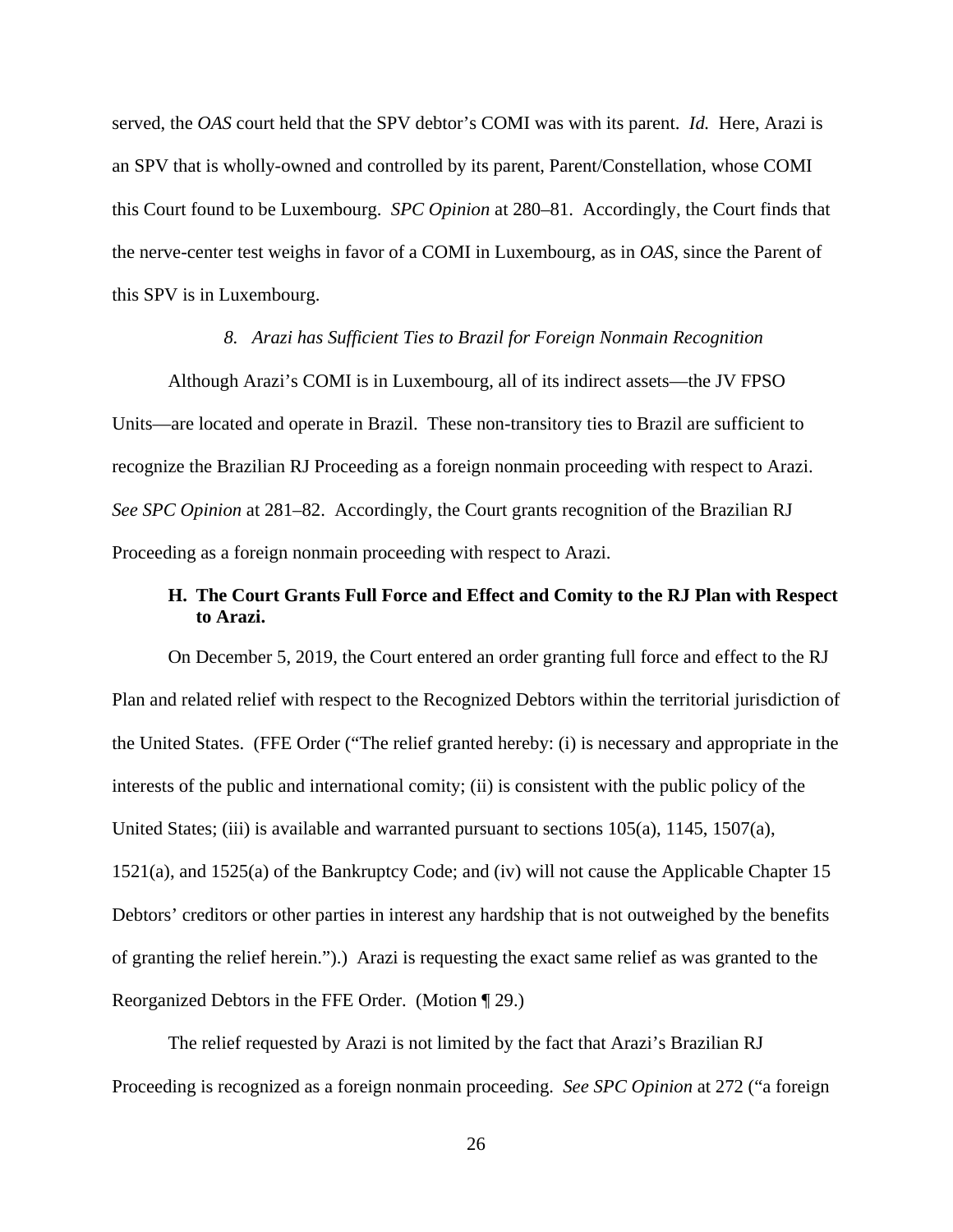nonmain proceeding can be granted nearly identical relief as the relief provided to a main proceeding."); (FFE Order (enforcing the RJ Plan as to nonmain proceeding of Parent/Constellation).)

Petitioner states that granting the requested relief with respect to Arazi (i) is necessary to give effect to the restructuring of the Constellation Group as a whole, as implemented in accordance with the RJ Plan; (ii) would permit Arazi to complete the cancelation of the Arazi Limited Guarantee under the Existing 2024 Notes; and (iii) is necessary to avoid creditor actions against Arazi and those who have facilitated the restructuring of Arazi. (Motion ¶ 31.) Petitioner argues that the requested relief would not cause undue hardship to any of Arazi's creditors; rather, it would ensure that the anticipated returns to creditors under the RJ Plan are not jeopardized. (*Id.* ¶ 32.) Failure to restructure the Arazi Limited Guarantee could risk derailment of the Constellation Group's already substantially complete restructuring. (*Id.* ¶ 29.) Unlike Olinda, Arazi is not restructuring its guarantee or granting a new guarantee to the restructured debt of the Constellation Group. (*Id.*) Rather, the proceeds of the sale of Arazi's assets were already used to partially pay down the bondholders and the remainder was retained to pay for capital and operation expenditures related to the drilling rigs which comprise the bondholders' collateral, as provided under the RJ Plan. (*Id.* (citing ECF Doc. # 194).)

Because (i) Arazi is requesting the exact same relief that was granted to the Reorganized Debtors by this Court in the FFE Order, (ii) such relief is necessary to avoid creditor actions against Arazi and to the enforcement of the Arazi Limited Guarantee, and (iii) the Brazilian RJ Court has confirmed the RJ Plan with respect to Arazi in connection with the broader restructuring of the Constellation Group, the Court grants full force and effect to the RJ Plan with respect to Arazi and enable the Constellation Group's restructuring process to be concluded.